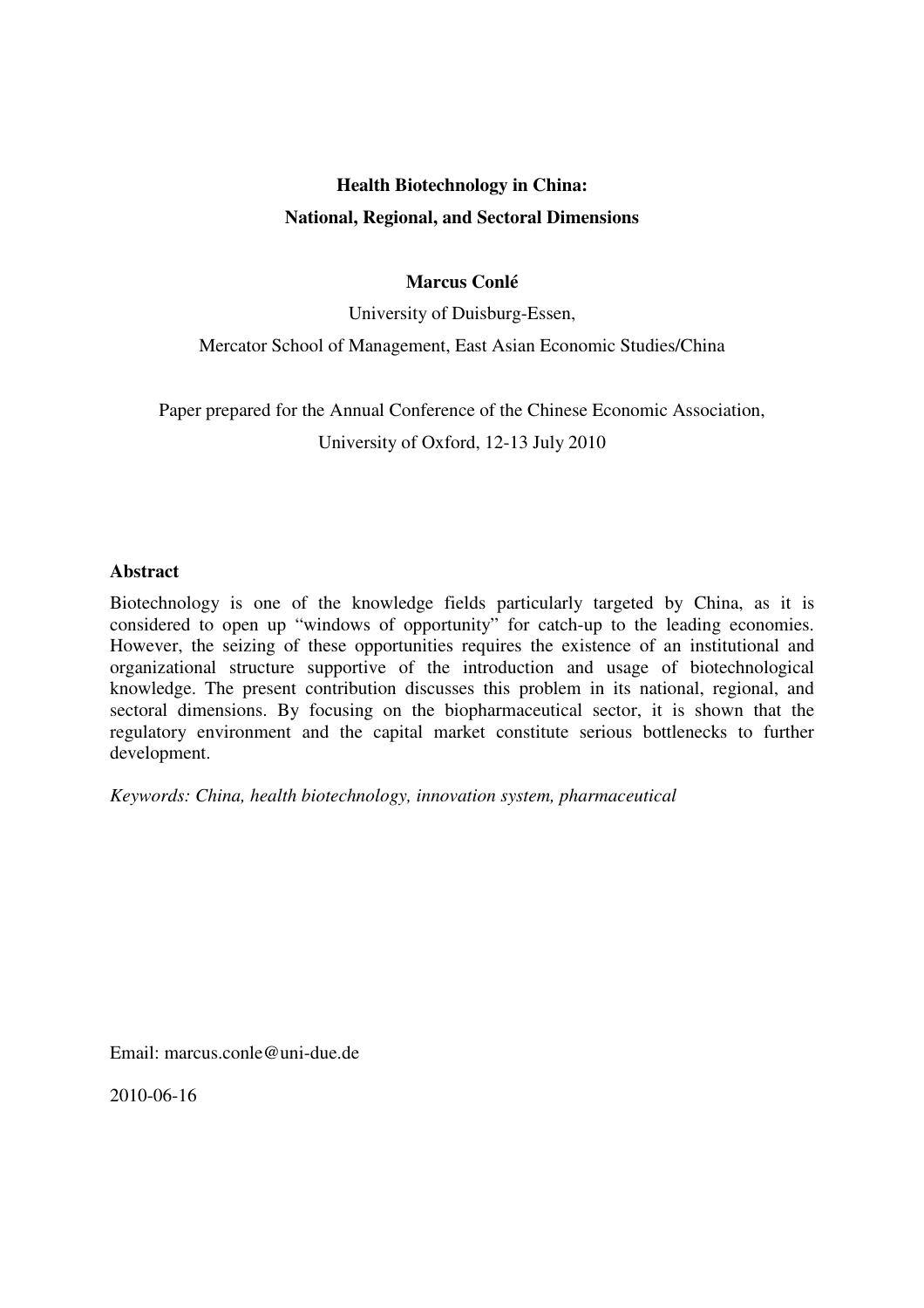# **Health Biotechnology in China: National, Regional, and Sectoral Dimensions**

Marcus Conlé

*Biotechnology is the priority of high-tech industries by which China will try to catch up with the developed countries, and China will strengthen the application of biotechnology to agriculture, industry, population and health* President Hu Jintao (9 January 2006, quoted in Chen et al., 2007)

#### **1 Introduction**

Biotechnology is expected to radically transform the organization and value creation of a broad range of industrial sectors. As a consequence, governments in leading and emerging economies alike have rendered great efforts to support the development and use of biotechnology. Specifically, emerging economies view it as an opportunity to catch up to the leading countries, as this cross-cutting technology is still in the early stage of its life cycle, which may reduce the barriers to entry (Niosi and Reid, 2007). In China's "National Medium to Long-term Plan Outline for the Development of Science & Technology, 2006-2020" (15- Year Plan) this commonly held expectation is incorporated as well and biotechnology figures prominently among the technological fields targeted by the Chinese government. While biotechnology may be employed in several industries, the pharmaceutical industry  $-$  a hightech industry according to OECD classification – has received particular attention among China's policymakers (Yu, 2007).

The desire of China's policymakers to occupy a leading position in the race for biotechnological innovation mirrors in the size of inputs devoted to research and development (R&D) in this technological field. While general expenditure for R&D (GERD) has surged over the last years, the Chinese government's investment into biotechnological research constitutes a major share of overall government appropriations for science & technology (Conlé and Taube, forthcoming). However, the introduction of biotechnology may arguably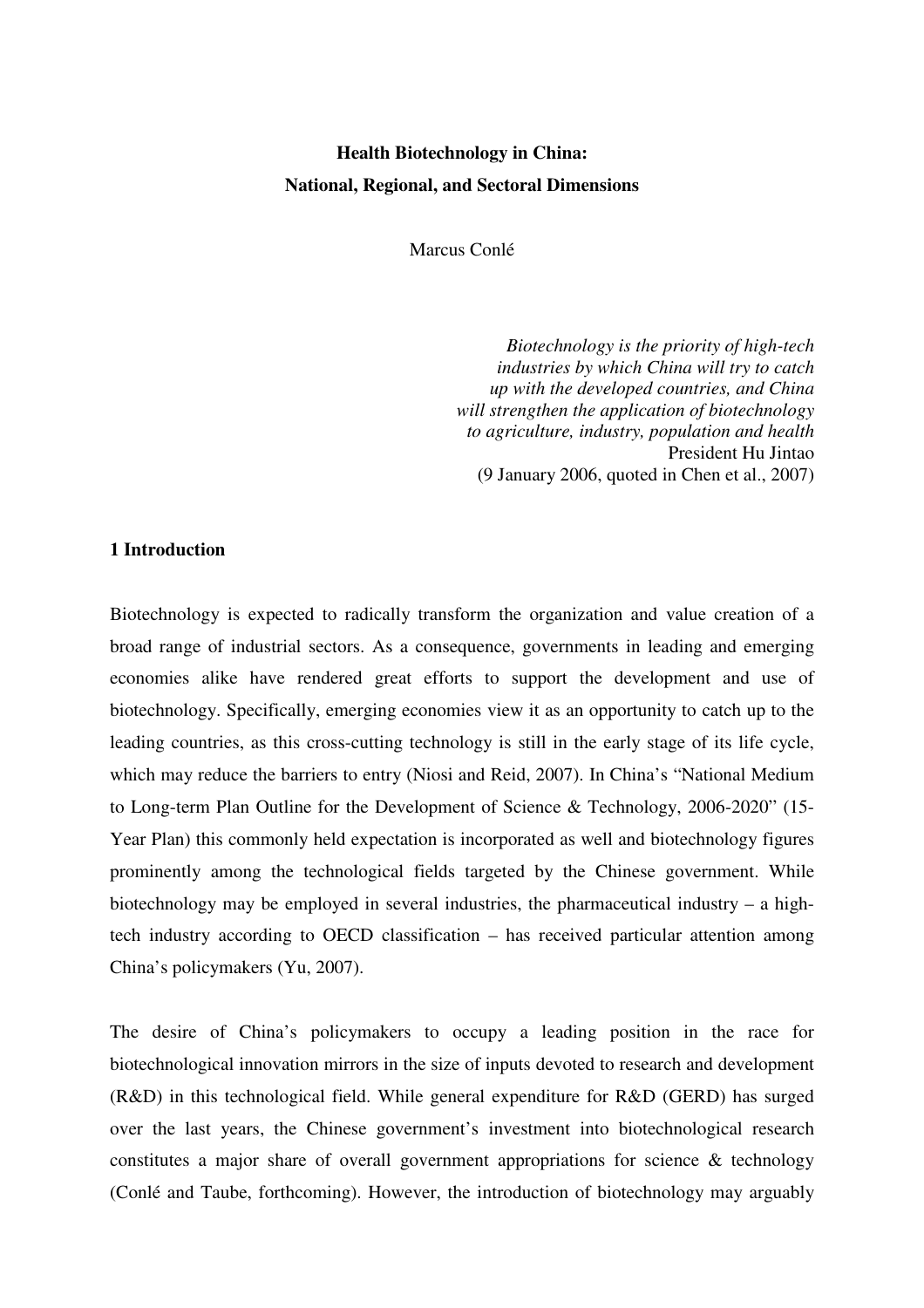require a reconfiguration of existing institutional and organizational structures in order to increase the efficiency of input usage. Technologies are not introduced in a void. On the contrary, they are often, or even usually, applied in domains other than those in which they have emerged. These other domains have generally evolved over rather long periods of time. As a consequence, the introduction of new technologies entails a process of co-adaptation of technologies and domains, which is constrained by historical circumstances. This also holds for biotechnology, which comprises a (still rising) number of cross-cutting processes and techniques. In line with received research on innovation systems, we define the relevant domains according to the analytic dimension determining a domain's extent: nations (Freeman, 1995; Lundvall, 2007; Nelson, 1993 etc.), regions (Cooke et al., 1997; Asheim and Gertler, 2005), and sectors (Malerba, 2005).<sup>1</sup> The domains shape and are shaped by the improvement and use of biotechnological knowledge.

In order to assess China's biotechnological readiness, this contribution analyzes the domains singled out above for their relevance with regard to the development of biotechnology. The next chapter 2 discusses the three dimensions – sectors, nations, regions – that constitute the problem space. While the sectoral dimension is of a general nature, both of the latter are specific to certain societies. Consistent with the emphasis of the Chinese government, we focus on the pharmaceutical sector and do not consider other industrial sectors. In chapter 3, we analyze China's biopharmaceutical sector. First of all, we provide a short overview of the most important output indicators including industrial as well as scientific output data. The following sections attempt to place China's output in context highlighting the national and regional dimensions of biotechnological development. Chapter 4 concludes.

# **2 Biotechnology: Sectoral, National, and Regional Dimensions**

 $\overline{a}$ 

Research on innovation systems has diversified in recent years to encompass approaches, which differ in their emphasis. In general, regional, sectoral, and technological systems approaches have been added to the original nationally confined systems approach (see above). These approaches share the concept of (open) "system" and are quite similar in their

<sup>&</sup>lt;sup>1</sup> Besides research on national, regional, and sectoral innovation systems, another approach is to focus on technological systems (Carlsson, 1997; Carlsson et al., 2002). Instead of focusing on one industrial sector (as we do in this contribution), the technological systems approach generally includes all industrial uses of a particular generic technology.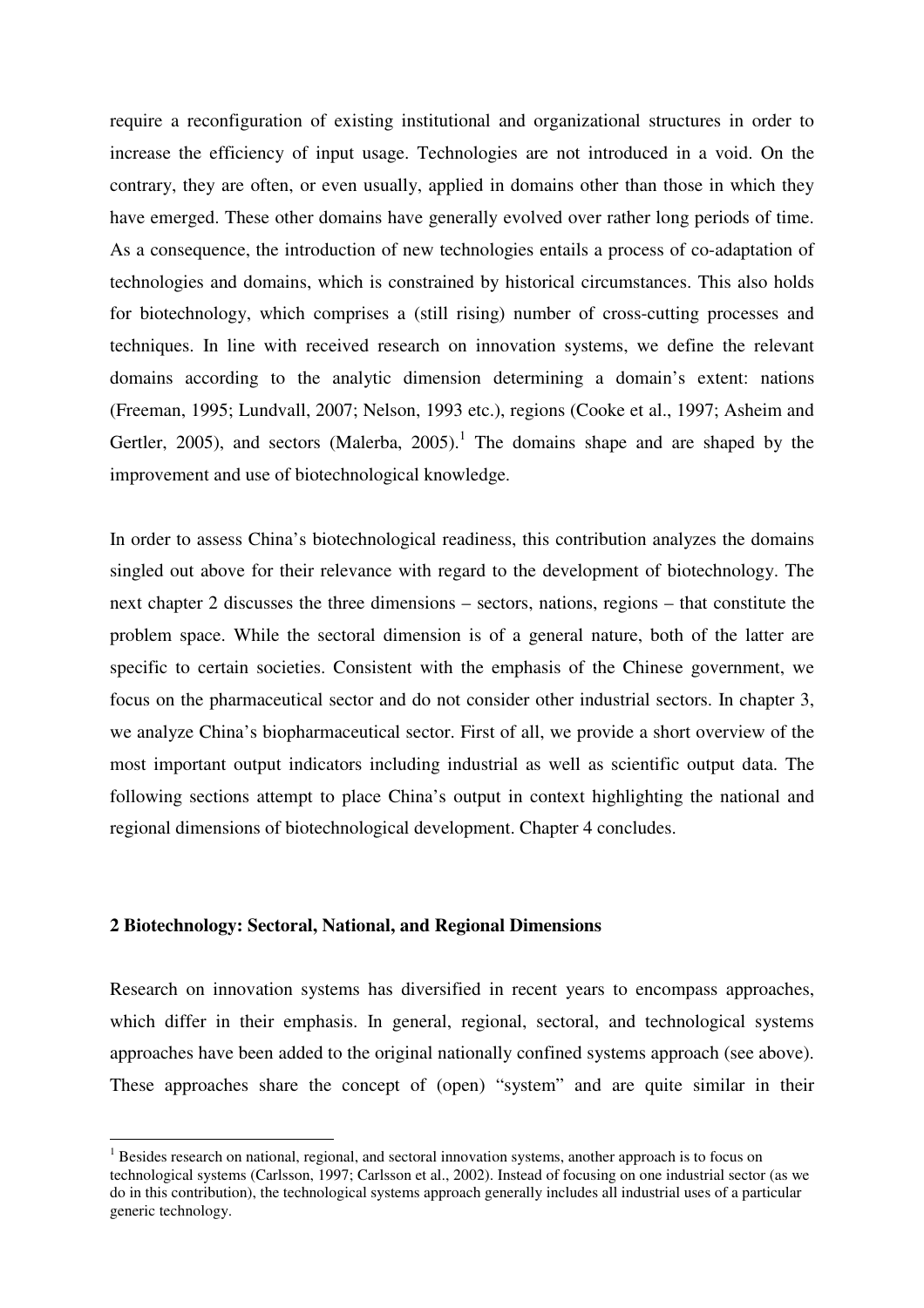classification of components and relationships the respective systems are composed of. Differences, in turn, are mainly due to other definitions of a system's boundaries. Hence, all of these approaches are rather complementary than substitutive and contain an important intersection of components, i.e. individuals, organizations and institutions. For our purposes, it is not necessary to choose between any of the approaches. Rather, as we are interested in the problem of introducing a particular technology, or a "knowledge field" (Carlsson et al., 2002), it is more interesting to see these approaches as alternative dimensions of our problem space. Therefore, we henceforth use the term "domain" instead of "system" in order to indicate that these domains are open and interlinked. In principle, we are only interested in the intersection of these domains. But as the domains need to be understood as integral wholes, we cannot leave aside those areas of a domain thought to be not directly relevant to the problem. In the next sections, we generally discuss the problem of introducing, developing, and utilizing knowledge foreign to any of three domains defined according the analytic dimension defining their extent: the sectoral, national, and regional dimension.

# *2.1 The Sectoral Dimension*

Cross-cutting technologies are relevant for a number of existing industries. These industrial sectors already feature an established knowledge base, incumbent actors, and customary routines. New technologies may bring about disruptive change to a sector's knowledge base and organization or merely add to received knowledge in a complementary manner. In the pharmaceutical industry, received knowledge was mainly derived from organic chemistry and medicinal knowledge that had built up over years of learning-by-doing. Drug development is impeded by the intricacy of the human biological system. While knowledge on the working of that system is increasing rapidly, the processes leading to particular diseases are nonetheless not properly understood. The bounds of knowledge affect the way research and development (R&D) is conducted in that sector, as drugs have to be understood as components in that biological system (Pisano, 2006). That is, whereas in most industries, systems are designed to perform certain tasks, the system is already given and (as yet) unchangeable. Instead, components have to be discovered, which interact with the given system in a way that leads to desired outcomes. As the biological system is highly integral, it is also impossible to modularize the system in order to reduce complexity. The same applies to the therapeutic agent (the drug), whose elements – the active ingredient and the excipient (the inactive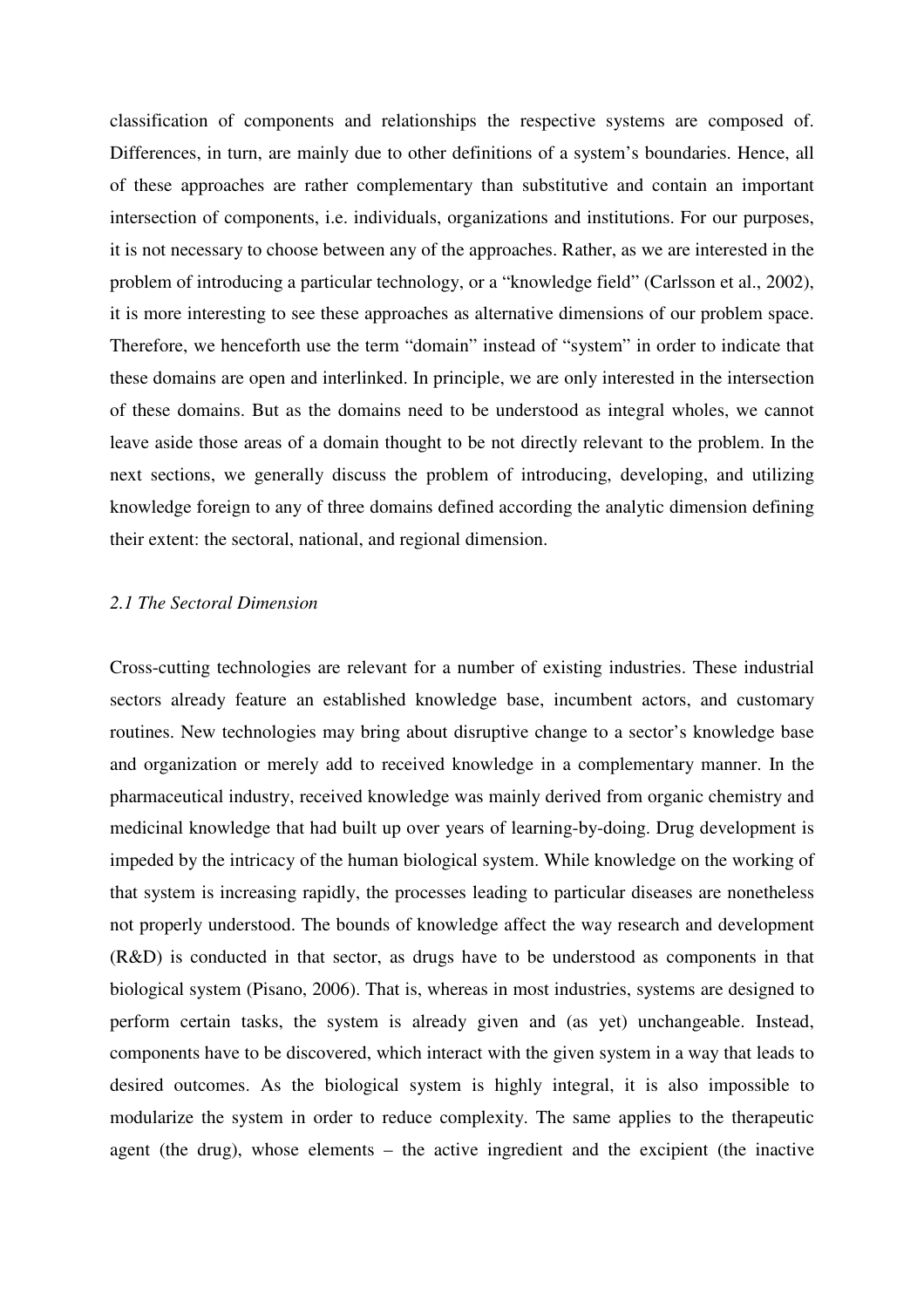substance used as a vehicle for the biologically active ingredient) – need to be closely adapted to each other.



**Figure 1: The Process of Drug Development** 

In general, the process of drug R&D can be broken down into three stages (Figure 1). One of the central tasks is to identify the molecular structures, usually proteins, that are involved in the pathology of a disease. These structures act as targets to which the drug to be developed binds in order to cause a therapeutic effect. Target validation, in turn, indicates the analysis of information that has accumulated on a target – e.g. through prior drug development – to verify whether the target indeed performs the hypothesized function. If a suitable target is identified, a molecule, i.e. the drug, has to be found that acts selectively on that target without interfering with other processes in the body. Until biosynthesis could be employed, the candidate compounds were solely small molecules isolated and synthesized from natural resources. By means of screening for the biological activity against the target, a compound with the highest fit, the so-called lead compound, is selected and some chemical modifications are performed

Own illustration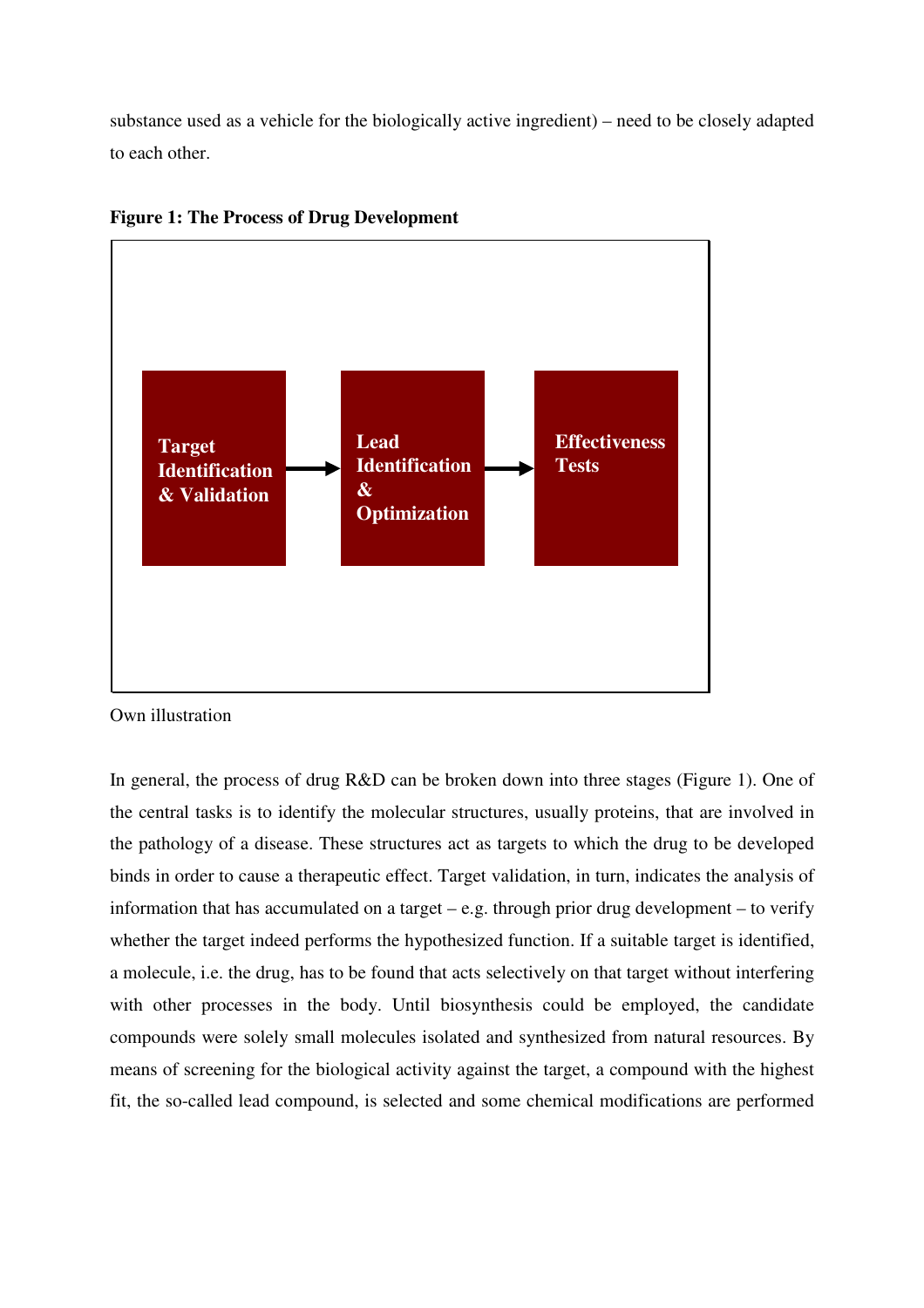in order to optimize its potency, selectivity and pharmacokinetic properties.<sup>2</sup> Due to the complexity of the human body, the drug thus obtained is however merely a hypothesis. Eventually, the drug has to be tested for its effectiveness.

At least so far, the use of biotechnology does not change the stages of drug development that have been described simplistically above. Rather, the new knowledge is augmenting the activities at the first two stages without rendering useless the knowledge accumulated before (Pisano, 2006). New knowledge attained in the scientific fields of genomics and proteomics serve to detect new drug targets. These scientific advances have not only increased the number of proteins that may act as potential targets but have also identified other molecules as prospective sites for intervention. For example, the knowledge about how a certain molecule – messenger RNA (mRNA) – carries coding information of the DNA to the ribosomes, i.e. the cell components that are responsible for protein synthesis, renders mRNA a possible target candidate. On the other hand, an increasing number of techniques subsumed under the umbrella term "biotechnology" is vastly escalating the amount of potential drug candidates. Genetic engineering with the recombinant DNA (rDNA) technique enables the synthesis of proteins, i.e. larger molecules than could be produced with organic chemistry. The hybridoma technique allows for the synthesis of monoclonal antibodies (mAbs), i.e. "magic bullets", which can be used against viruses and bacteria, if the body cannot produce these antibodies itself. Furthermore, the gene silencing technique (RNA interference, RNAi) sets to destroy the messenger RNA and hence prevents the synthesis of certain proteins involved in a disease. By means of gene therapy techniques, genetic material is inserted in living cells in order to change the processes of protein synthesis.

All of these new techniques have vastly contributed to the knowledge base in the pharmaceutical sector. There are now more targets and more therapeutic agents, which are expected to be involved respectively to interfere positively in pathologies. High Throughput Screening (HTS) allows for the concurrent testing of myriad potential agents for their biological activity against a particular target, thus economizing on the process of selecting lead compounds. However, since this has so far not led to a change in the essential structure of drug discovery, "old" knowledge on molecular compounds and their effects are not superseded. New fields of research and new techniques have considerably raised the

 $\overline{a}$ 

 $2^2$  Potency refers to the level of biological activity of the drug, selectivity to its interference with other processes beyond those relevant for the pathology of interest, pharmacokinetic properties to the way the body affects the drug after it is administered to it.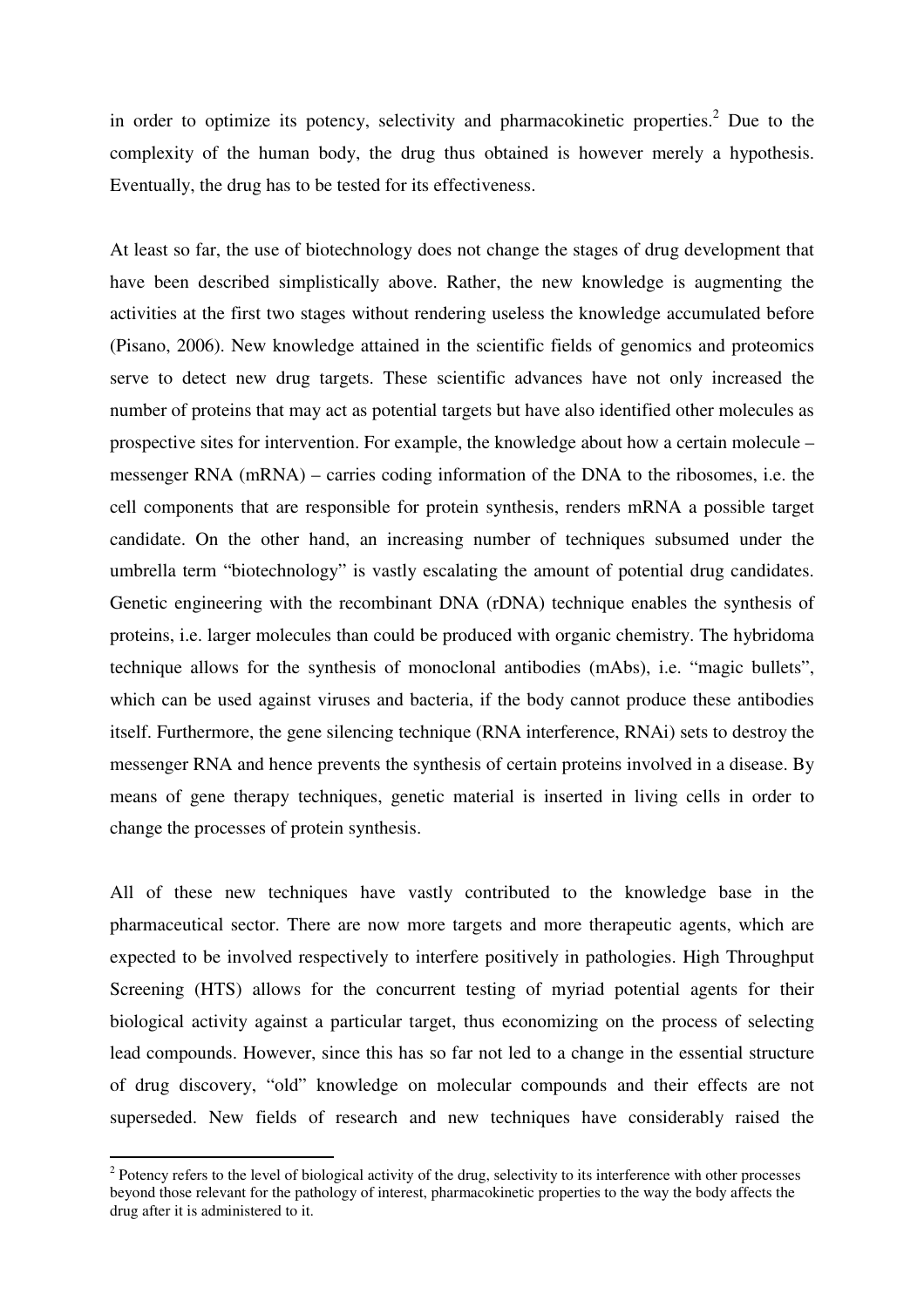opportunities for discovering remedies for hitherto incurable diseases. But, as Pisano (2006) argues forcefully, the strong increase in opportunities has also substantially increased uncertainty. The lead compounds that are identified by old and new techniques are still merely hypotheses, whose validity have to be checked by conducting a range of effectiveness tests.<sup>3</sup> According to several studies (e.g., CBO 2006), the number of new molecular entities (NMEs) that failed these tests have actually increased in recent years. The nature of drug development – that is, the art of discovering a component that can be administered to a complex given system – remains one of trial and error, which affects the organization of the pharmaceutical sector. In particular, the risk associated with incurring the costs of drug development and the need for bringing together the diverse stocks of knowledge require to be mitigated by adequate organizational means.

#### *2.2 The National Dimension*

 $\overline{a}$ 

Nations distinguish themselves through sets of dominant (ethical) values that shape political discourse and translate into particular institutional configurations, i.e. norms, habits, legal rules etc. (North, 2005). Especially in the case of medicine, which directly concerns the physical integrity of the human body, values determine how new technologies are to be used and where advances in knowledge are to be directed. This applies to research conduct – consider, for example, the national discourses on stem cell research and therapeutic cloning – as well as to drug approval. Since drug development remains a trial and error process, institutions are most salient with regard to regulation relating to the exposure of humans (and possibly animals) to new therapies. The design of the effectiveness tests mentioned above are here important. In general, most countries have adopted an approval process, which is structured in five phases (Figure 2): Initially, some pre-clinical trials are conducted in vitro (test tubes) and in vivo (cell cultures or animals). These trials can be used to optimize the lead compound and investigate the toxic effects of the drug. After that, clinical tests are carried out with an escalating number of human subjects. The tests are meant to determine the appropriate dosage, the examination of side effects, and the analysis of the effectiveness of the active ingredient on the pathology of an illness. If these tests are conducted successfully,

<sup>&</sup>lt;sup>3</sup> Consider, for example, the Phase I clinical trial for a humanized monoclonal antibody (TGN 1412) conducted in Great Britain in 2006 leading to systemic organ failure and death of several voluntary subjects. Although the pre-clinical trials involved a dose in the order of magnitude higher than those applied to the human subjects, they showed no signs of potential hazards. Until now, it is not clear what caused this serious and unpredicted difference in biological action in humans.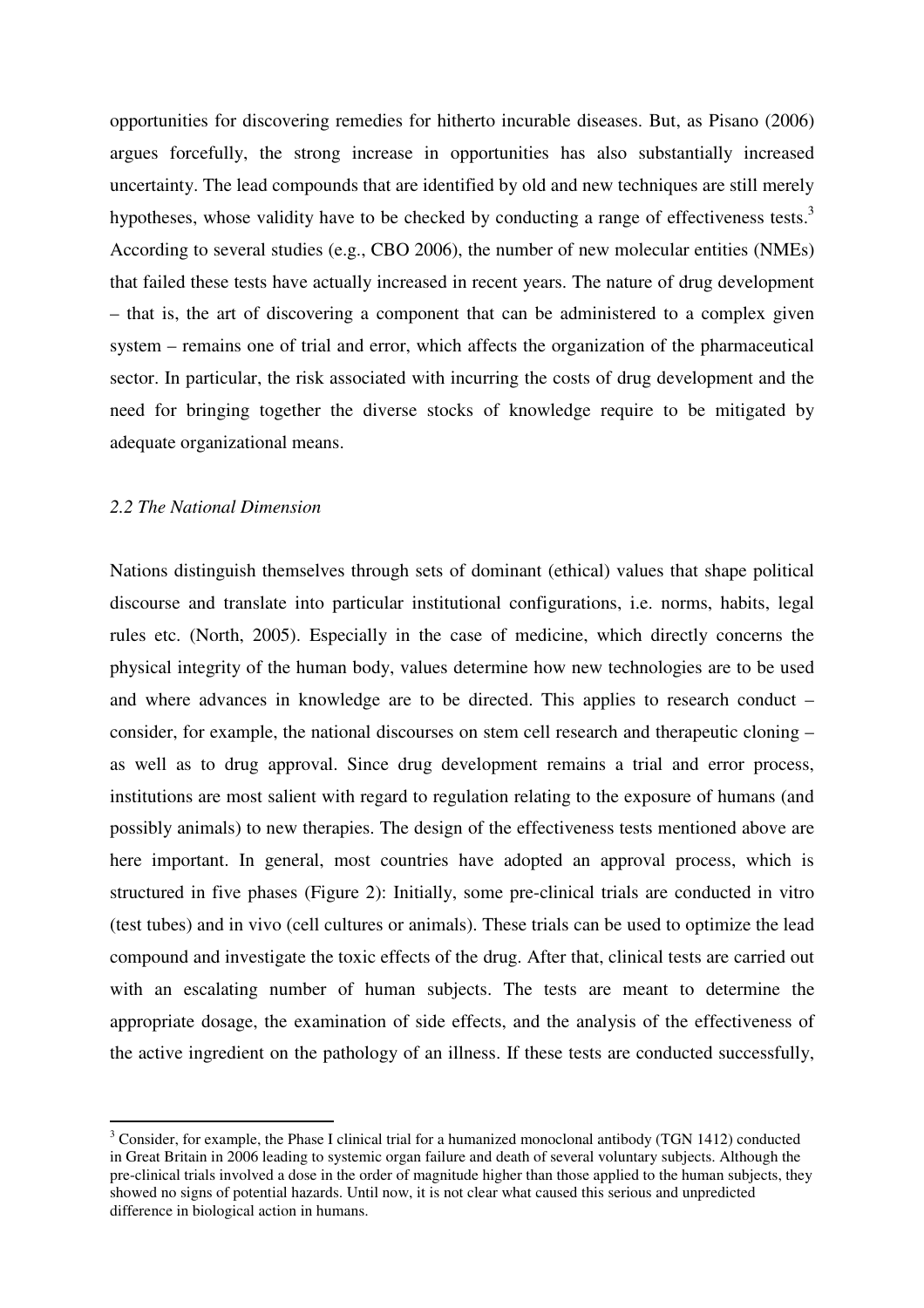the process is ended by approval through a regulatory agency.<sup>4</sup> Although, on the surface, the approval process is similar, the actual implementation often differs across nations. On the one hand, regulatory requirements may be applied more or less strictly. Alternative paths (e.g., fast-track reviews) may be established and used more or less frequently. Moreover, a different number of organizations – e.g. ethics committees, social pressure groups etc. – may be involved in the process.





Own illustration

The cultural valuation of (advances in) knowledge also affect the nature of support programmes developed by governmental and non-governmental organizations. This applies to the amount of capital set aside for a particular field of research as well as for the channel through which financial capital is distributed to the relevant actors. Depending on a country's institutional configurations, government appropriations may mainly serve to finance progress in basic and applied basic science with the objective to further general (societal) knowledge. It may also be invested into the strengthening of particular actors thought important for overall

 4 Usually, post-marketing tests are required to analyze the long-term effects on patients or on particular subgroups, e.g. pregnant women, children etc.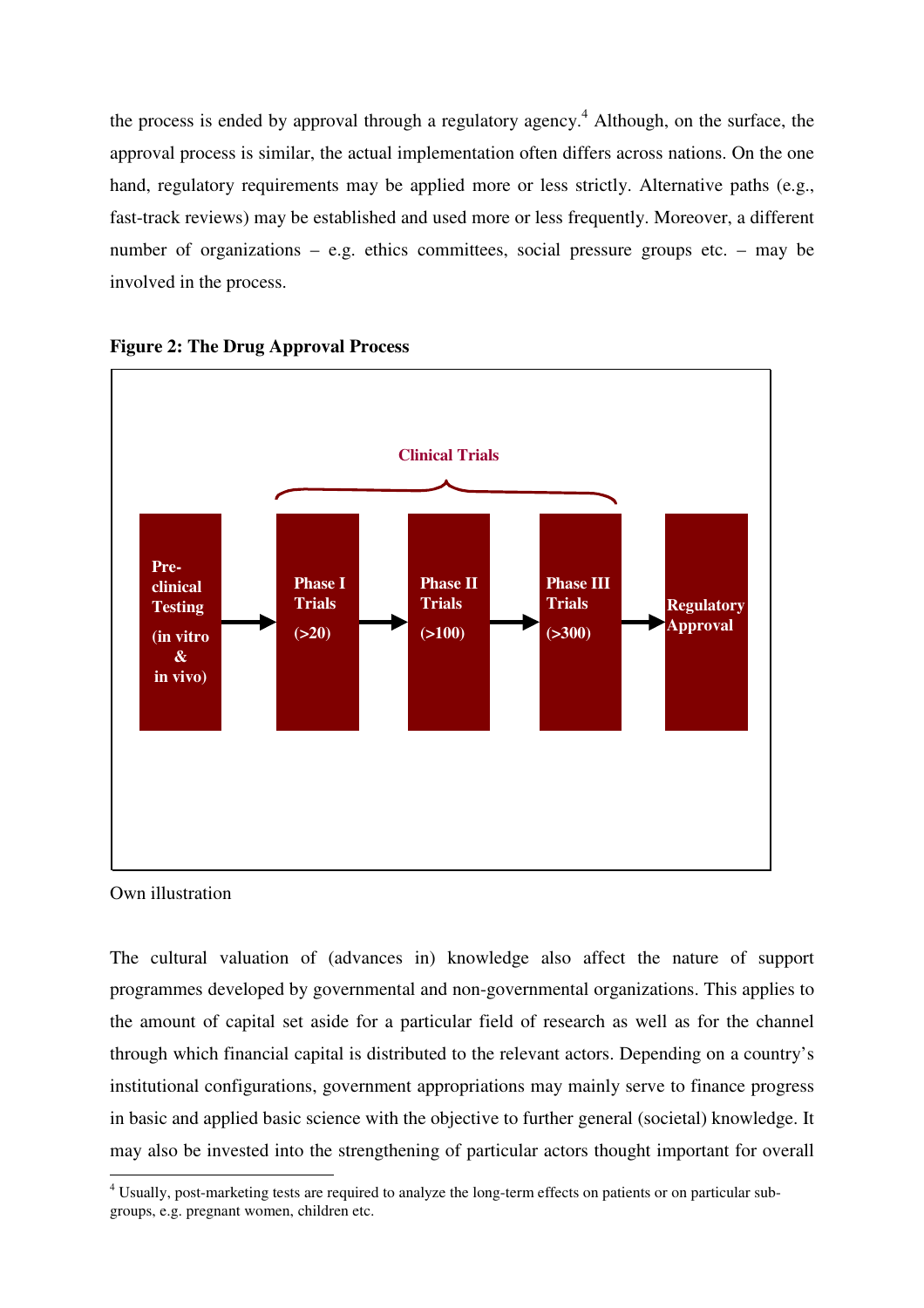(economic) development. In this regard, regulation of intellectual property rights (IPR) also matters, which can be directed towards a stronger diffusion or towards the appropriability of knowledge by particular "inventors". A move towards appropriability can include an expansion of actors involved in patenting (e.g., academic organizations, cf. Mowery and Sampat, 2005) and a move towards quantifying the progress of knowledge and its effect on the country's welfare (e.g., number of patents).

The institutions mentioned so far are influencing directly the processes in the sectoral domain. However, there are also institutional configurations at the national level, which affect the sectoral conditions more indirectly. In line with the research on varieties of capitalism (Hall and Soskice, 2001), labour and capital market institutions can be identified as important for the economic use of biotechnology. As has been argued above, biotechnology has not removed but has rather increased the uncertainty surrounding drug development. Therefore, a country's capital market needs to have mechanisms to mitigate the risk associated with financing the innovation of new molecular entities. Labour markets, in turn, can either enhance knowledge exchange by creating long-term working relationships or provide incentives for entrepreneurship in the sense of establishing new (project-oriented) firms. According to the literature on varieties of capitalism, stock market-based systems are complementary to entrepreneurship, whereas bank-based systems are supporting knowledge exchange by giving established firms the opportunity to plan in longer time horizons.

#### *2.3 The Regional Dimension*

In recent years, students of innovation have paid a renewed attention to the sub-national level. Most of this attention is due to the general observation that a country's industry is often concentrated in a limited number of regions and/or that a country's regions have developed differently in particular industrial sectors. Cooke et al. (1997) discuss the differences between regions in terms of local state capacity and social capital. Accordingly, regional administrations in different countries diverge in terms of size of own budgets, their taxation authority and degree of autonomy in regional government spending. The more autonomous regions are vis-à-vis the national governments, the more the elements that were considered above with regard to the national level play a role in regional development. Thus, local governments in federal states have the financial means to put in place an appropriate infrastructure to support innovative activities within regional boundaries. While regulation is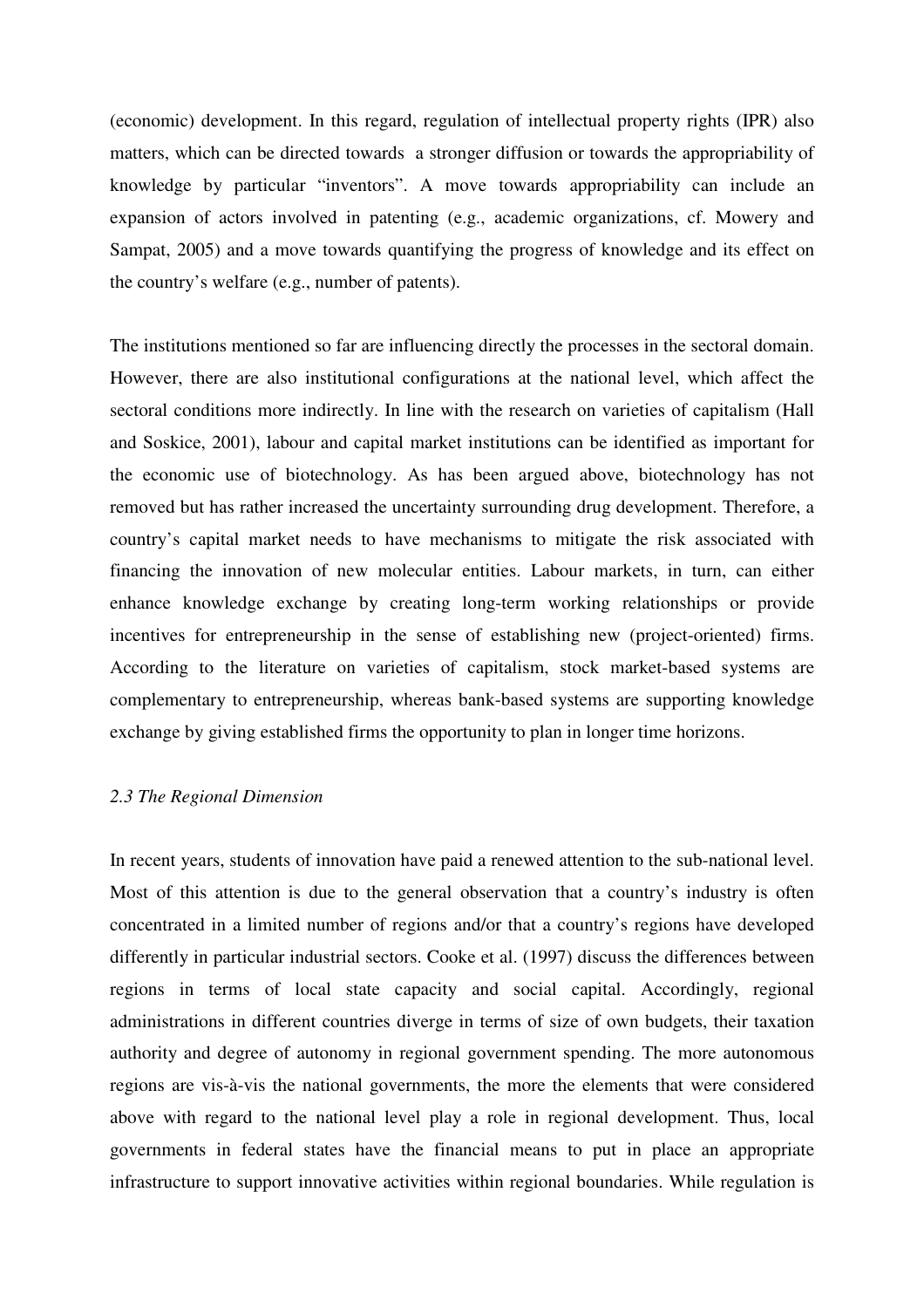usually performed at the national level, the sub-national level can influence economic development by e.g., establishing academic organizations, providing a communication infrastructure to facilitate exchange between organizations within the region and with knowledge bases outside the region, or helping their local economy to secure financial capital.

Another crucial variable in the structure of the regional economy is the nature and extent of inter-organizational cooperation. According to economic sociologists, dense networks of interaction between individuals and/or organizations are associated with social capital (Granovetter, 2005). Regional economists and business economists (e.g., Porter, 1998), in turn, have identified "clusters", i.e. regionally bounded inter-organizational networks, as an essential ingredient to regional development. Local clusters such as the fashion cluster in Italy's Emilia-Romagna are considered to be typical examples of "learning regions". Networks as "hybrid" modes of governance (Williamson, 1991) are said to feature the longterm orientation and social control mechanisms amenable to the build-up of trust, while at the same time showing a higher level of adaptiveness to changes in the economic environment. Trust is vital for knowledge exchange, and spatial proximity provides sufficient opportunities to actually engage in the exchange of knowledge. Indeed, the reason for the superiority of localized networks of stable relationships is seen in the "tacitness" (in Michael Polanyi's words) of some types of knowledge. As tacit knowledge is difficult to transmit to others, it is shared more easily if frequent face-to-face interaction is possible (cf. Asheim and Gertler, 2005). In this way, frequency of interaction is one determinant of learning intensity.

However, in recent years other authors have argued that knowledge in science-based industries – such as pharmaceuticals – is becoming more explicit. Therefore, spatial proximity is increasingly giving way to "cognitive" proximity (Boschma, 2005). Accordingly, knowledge exchange is not so much facilitated by the opportunities of meeting frequently but rather by the "absorptive capacity" (Cohen and Levinthal, 1990) of the receiver of information with regard to being able (i.e. having the complementary knowledge) to interpret the messages exchanged. Instead of regional communities, it is "epistemic communities", which are viewed as relevant for the diffusion of knowledge. Nonetheless, geographic space does not lose its importance, as agglomeration economies provide a rationale for co-location (cf. Krugman, 1991; Breschi and Lissoni, 2001). The main logic of agglomeration economies rests on a coordination game between specialized providers of inputs, in particular knowledge (human capital) and financial capital. Suppliers of human capital are attracted to industrial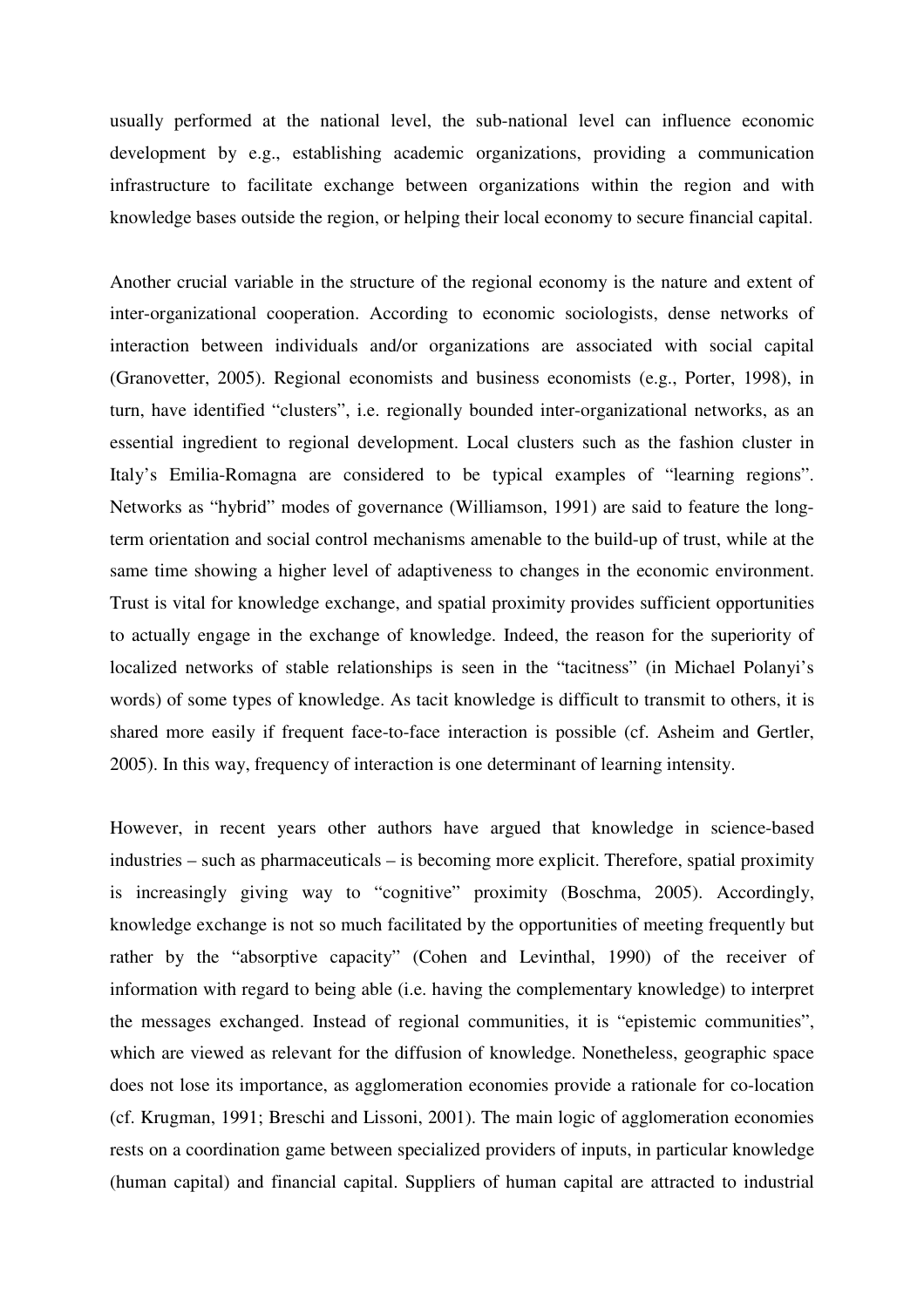agglomerations as they are able to choose from a large number of employment opportunities, while employers can select from a larger pool of potential staff. The advantages are most pronounced for small enterprises – e.g., entrepreneurial start-ups – as the regional availability of further employment opportunities decreases the risk of an employee with regard to accepting a job in a fledgling firm. If the local agglomeration gains a reputation for successful start-up activities, venture capitalists are lured into the region to get their share of the prospective profits. As this model is usually associated with science-based industries, Cooke (2001) calls this regional system "new economy" innovation systems.

The differences between the two types of regional domains appears to be in the nature of industrial and capital relations. Asheim and Gertler (2005) relate these differences to the approach of varieties of capitalism mentioned above. Cooke, for example, views the "new economy" system as essentially venture capital-driven. In the same vein, we could argue that the former system is based on banks or social groups tightly integrated into long-term trust relations with each other thus facilitating relationship-lending schemes. In fact, it appears as if this element provides a connection between the national and regional domains. Since regions may, however, differ with regard to local state capacity and local cultures, there is a possibility that this connection does not hold. Instead, it is likely that regional peripheries to the dominant national variety emerge with divergent complementarities between the labour and capital market. Altogether, the comparative advantage of any of these local varieties with regard to supporting the utilization of biotechnology is not yet established. All that we want to declare is that the differences at the national and local level have an impact on the organization of a given industrial sector, and that this difference matters for the use of and progress in biotechnological knowledge.

#### **3 China's Biopharmaceutical Industry**

In the preceding chapter, the introduction of biotechnology was explained as a problem along sectoral, national, and regional dimensions. While the sectoral dimension is general and applies to all countries alike, the national and regional dimensions are specific to certain societies. The differences between countries along these dimensions, in turn, are to a different degree advantageous to further progress in biotechnological knowledge. As these domains build on cultural disparities, a lacking fit between these dimensions are not easily superseded.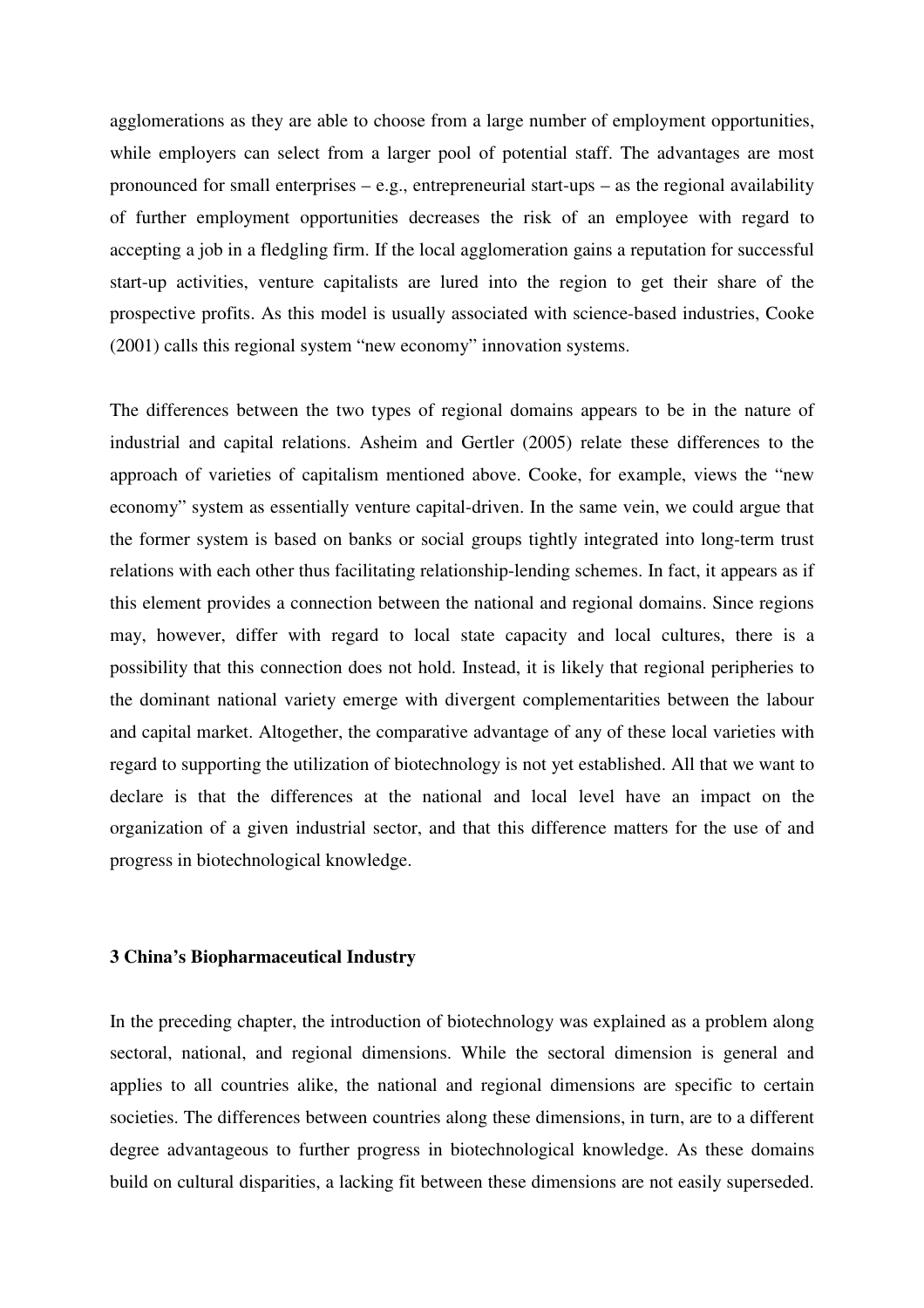In this section, we analyze China's health biotech sector. Before we discuss the national and regional dimensions of that sector, we give a short overview over the main (quantifiable) output indicators. These include industrial output, introduction of new drugs as well as scientific performance as can be discerned from the analysis of patents and scientific papers.

## *3.1 The Output of the Biopharmaceutical Segment: An Overview*

Development of (Western) pharmaceuticals is rather recent in China. Until the late 1970s, the country has however managed to substitute medical imports of the most essential pharmaceuticals by domestically reengineered and manufactured drugs (Shen, 2008). An acceleration of growth in that industrial sector can be observed since the early 1990s. Between 1995 and 2008, gross sectoral output has increased eight-fold (Conlé and Taube, forthcoming). This increase also includes a rise in the biopharmaceutical segment, i.e. the biological and biochemical segment according to Chinese statistical classification. Although it has featured above-average growth rates, the segment is, as of 2008, still only comprising 10% of the whole pharmaceutical sector (Figure 3). In contrast, Western-style chemical (small molecule) drugs and traditional Chinese medicines (TCM) account for the largest share in drug manufacturing, covering 50% and 20% respectively. The differences in output shares is also reflected in the number of new drugs. According to the data search engine of China's State Food and Drug Administration  $(SFDA)$ ,<sup>5</sup> which apparently contains all the drugs approved since 2000, small molecule drugs dwarf biopharmaceutical products in numbers (Table 1). Nonetheless, biological drug manufacturing is clearly on the rise. As many observers however suggest, most of these products are generics (Frew et al., 2008). Hu et al. (2006) list the main reasons for the boom of biogenerics in China: Firstly, many of the products innovated in the West have lost their patent protection, and Chinese companies can exploit their superior knowledge of the Chinese market. In fact, Chinese companies are predominately focused on the domestic market, while exports account for only a minority of total sales volume. China's pharmaceutical exports, in turn, primarily comprise raw materials used for chemical drugs (MIIT, 2009). Secondly, the domestic health system presently puts a premium on affordable drugs, which creates a market environment that is mainly based on price competition. As Hu et al. (2006) note, several drugs are produced by tens of companies, which are predominately small-scale operations attracted by easy profits. Thirdly, mature expression systems vastly simplify the manufacturing of biological products. Hence, the

<sup>&</sup>lt;sup>5</sup> http://app1.sfda.gov.cn/datasearch/face3/dir.html (accessed June 6th 2010).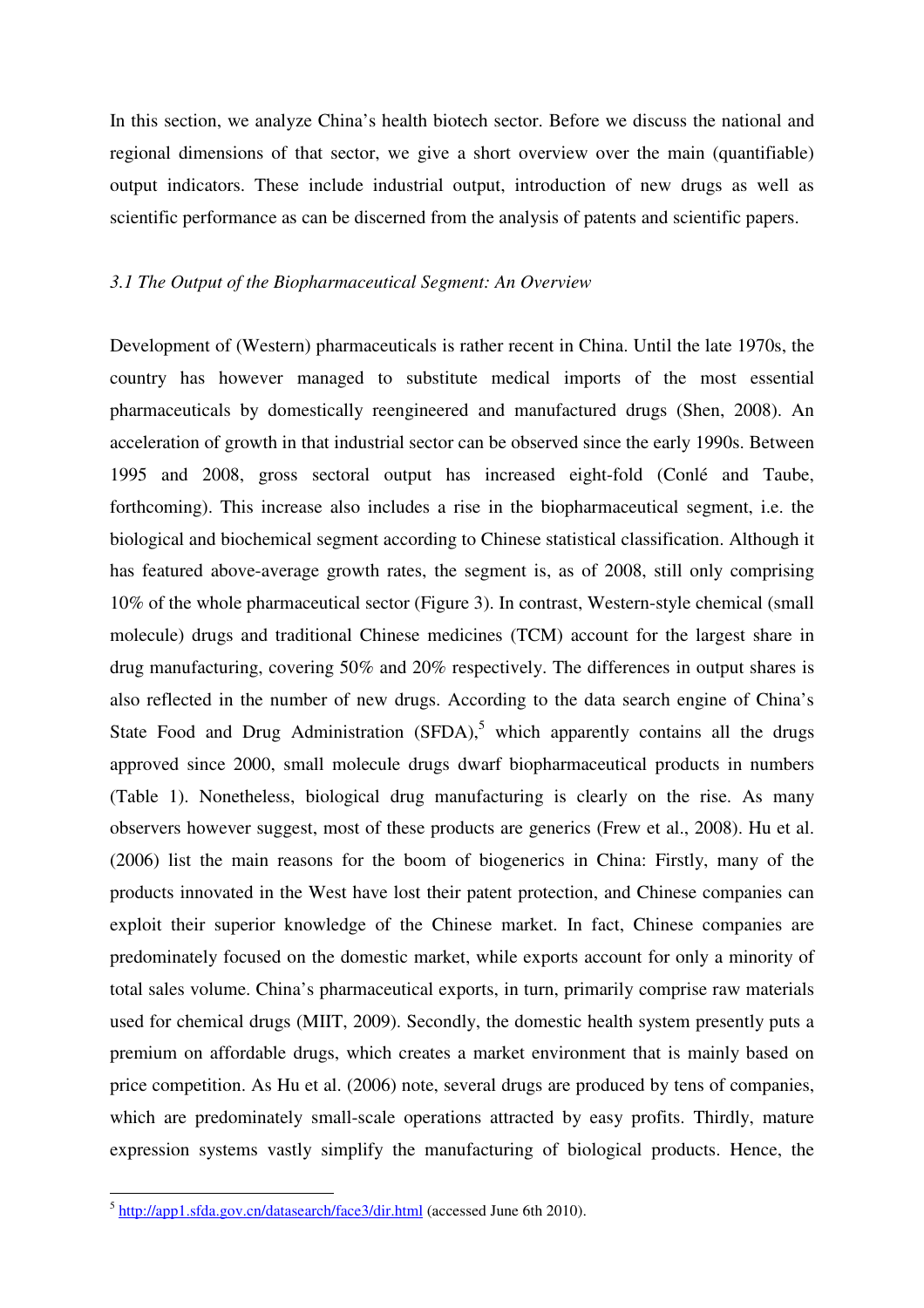technological barriers to entry are low enough to enable market entry even for companies without strong scientific capabilities.



**Figure 3: China's Pharmaceutical Industry by Market Segment (2008)** 

As with many industries in China, regional concentration in the pharmaceutical industry proceeds very slowly, because many local governments have designated this sector a "pillar" industry targeted for development. Due to the high significance assigned to the sector, most provinces feature manufacturing operations. However, provinces differ in manufacturing size, and the output share of some provinces has changed dramatically over the past two decades. In particular, Shandong province has expanded extraordinarily fast since the turn of the century. This output expansion is even more rapidly in the biopharmaceutical segment, and Shandong has accounted in 2008 for 20% of China's gross manufacturing output in this segment. Figure 4 shows the top ten provinces in biopharmaceuticals with their output portfolios in the pharmaceutical industry. As can be seen, the provinces apparently exhibit different strengths. While most provinces have a rather large share of chemical drugs, they differ regarding their focus on other segments such as TCM or medical devices. The differences in the composition of pharmaceutical manufacturing may hint at different knowledge bases. Jilin, for example, is second in biopharmaceuticals, but its main pharmaceutical output is in the TCM segment. In fact, the province's largest biopharmaceutical firms such as Tonghua Dongbao Pharmaceutical have started with TCM

Data: MIIT (2009)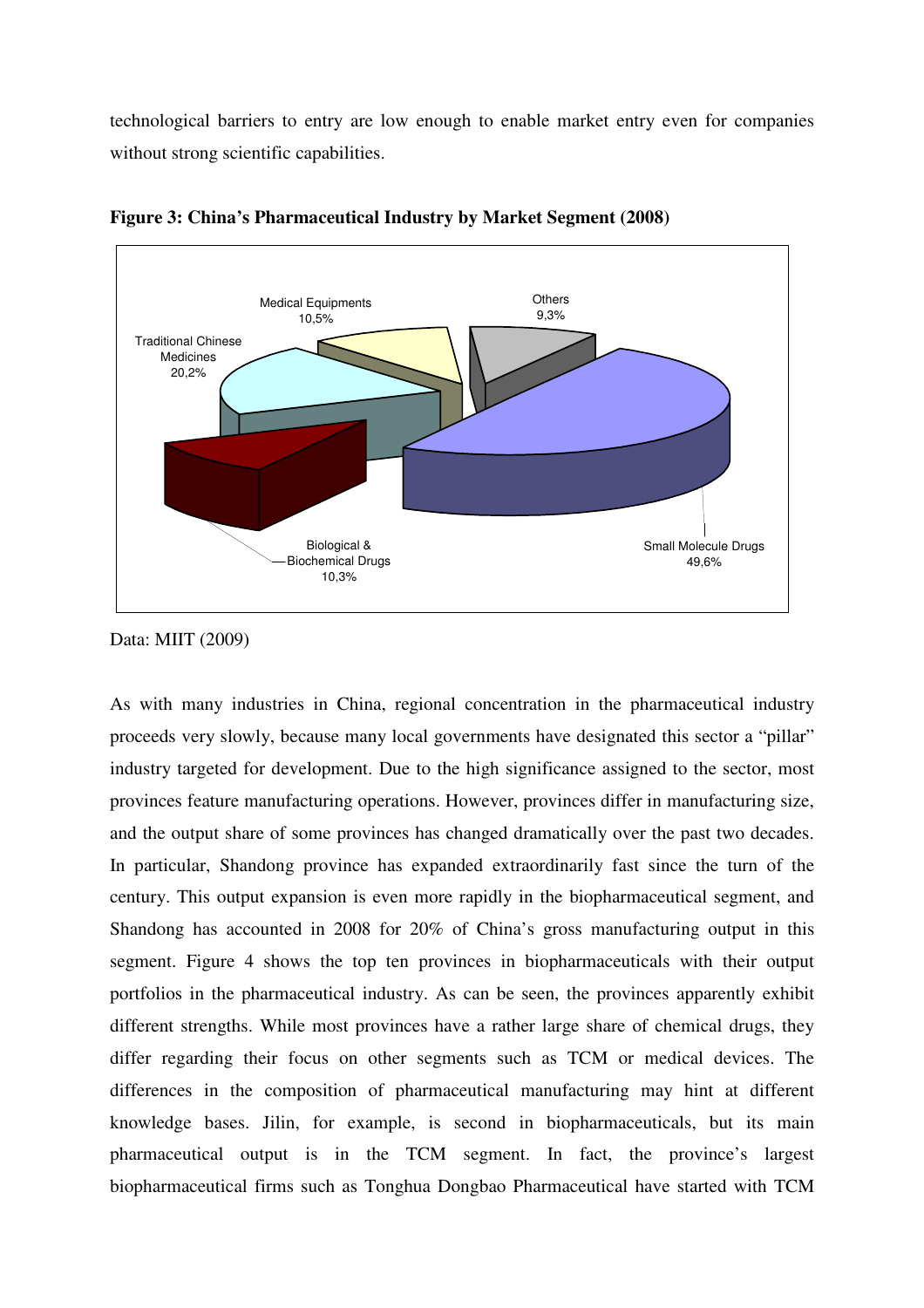products. On the other hand, the rapid surge in Guangdong province's total manufacturing output is mainly due to electronic and communication equipment producers, in particular those from Greater China. Although Guangdong has also developed into a biopharmaceutical manufacturing base, the province's particular strength is in medical devices.

|  |  |  | Table 1: Domestically produced drugs approved by SFDA (2000- June 6th 2010) |
|--|--|--|-----------------------------------------------------------------------------|
|  |  |  |                                                                             |

| Segment                 | Number of Drugs |
|-------------------------|-----------------|
| <b>Chemical Drugs</b>   | 186,482         |
| <b>Chinese Medicine</b> | 62.273          |
| <b>Biological Drugs</b> | 2,873           |

Source: www.sfda.gov.cn

In order to account for the future potential of China's biopharmaceutical industry, R&D output, especially patents and scientific papers, may provide a first hint. R&D output has surged since the beginning of the reform, and the increases are particularly strong since the turn of the century (Figure 5). The strong increase in patents also pertains to biotechnology patenting. Van Beuzekom and Arundel (2009) have analyzed patent applications filed under the Patent Co-operation Treaty (PCT). Accordingly, China has managed to enter the top ten list of countries with the highest share of PCT applications in the biotechnology field (Table 2). As can be seen from the comparison of data from the periods 1994-1996 and 2004-2006, the United States has kept its outstanding position, but within a decade the importance of East-Asian countries has increased immensely. While Japan has passed both, the United Kingdom and Germany, as the most important pursuer of the United States, Korea and China account for the highest increases in patent applications. In the case of China, applications in the period 2004-2006 are almost twenty times as high as a decade before. Applications at China's State Intellectual Property Office (SIPO) are even higher. According to the analysis by the National Development and Reform Commission (NDRC) and the Chinese Society of Biotechnology (CSBT) (NDRC and CSBT, 2008), domestic biotechnology patent applications in the period 1997-2006 mainly derived from two cities, Beijing and Shanghai. Moreover, universities and public research institutes, most notably those of the Chinese Academy of Sciences (CAS), were responsible for about 57% of applications, while enterprises accounted for 25%.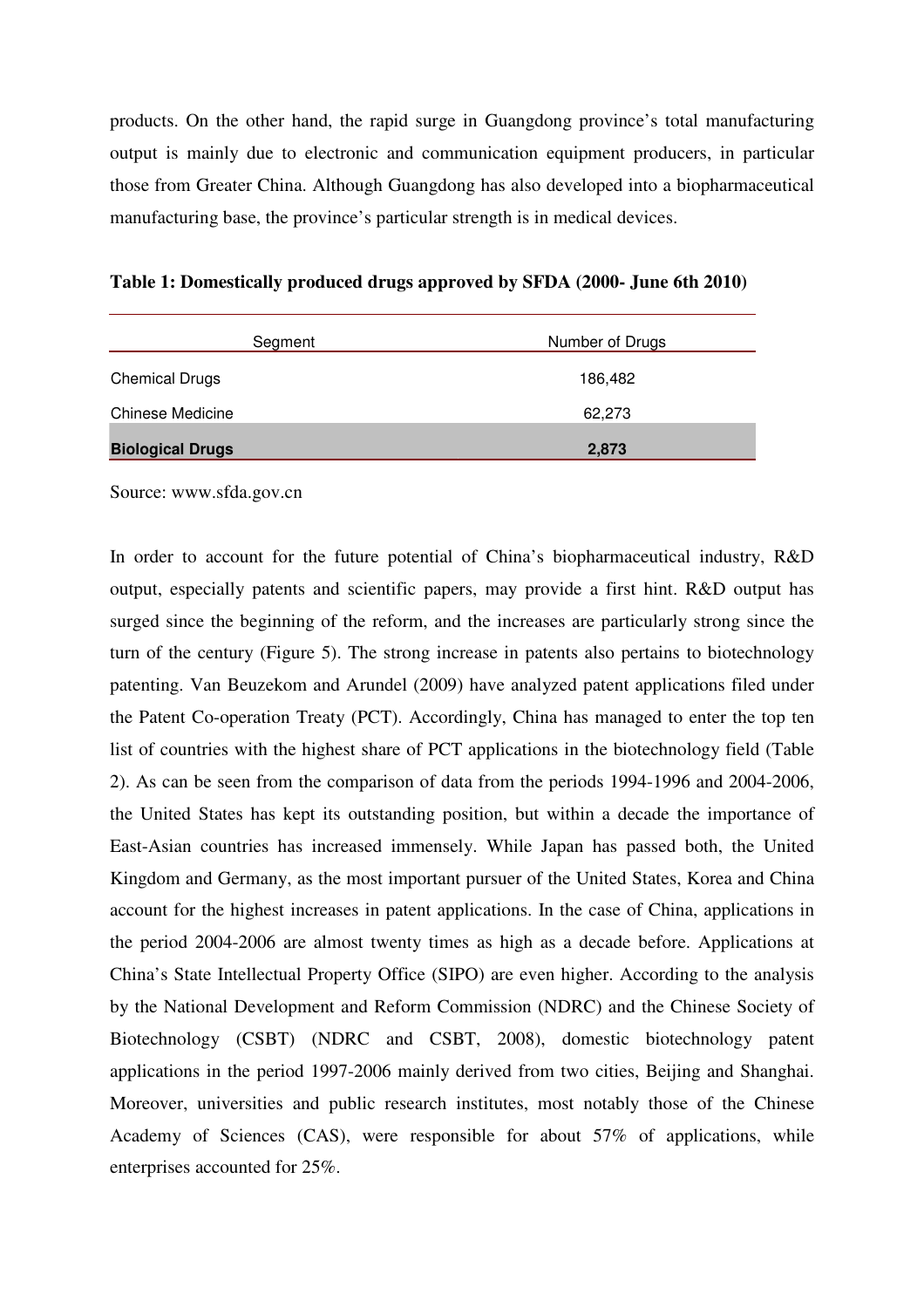



Annotation: The size of the pie charts show the relative size of the biopharmaceutical segment in relation to the country's total output in that segment. Data: MIIT (2009)

| Country              | 1994-1996 |        | 2004-2006  |  |  |
|----------------------|-----------|--------|------------|--|--|
|                      | Amount    | Amount | % of Total |  |  |
| <b>United States</b> | 7,757     | 11,474 | 41.5       |  |  |
| Japan                | 894       | 3,720  | 11.9       |  |  |
| Germany              | 895       | 2,106  | 7.0        |  |  |
| United Kingdom       | 985       | 1,264  | 4.5        |  |  |
| France               | 577       | 991    | 3.6        |  |  |
| Canada               | 437       | 809    | 3.2        |  |  |
| Korea                | 59        | 653    | 3.0        |  |  |
| <b>Netherlands</b>   | 273       | 643    | 2.8        |  |  |
| Australia            | 297       | 556    | 2.1        |  |  |
| China                | 22        | 423    | 1.9        |  |  |

**Table 2: Top Ten Countries by PCT Biotechnology Applications** 

Source: van Beuzekom and Arundel (2009)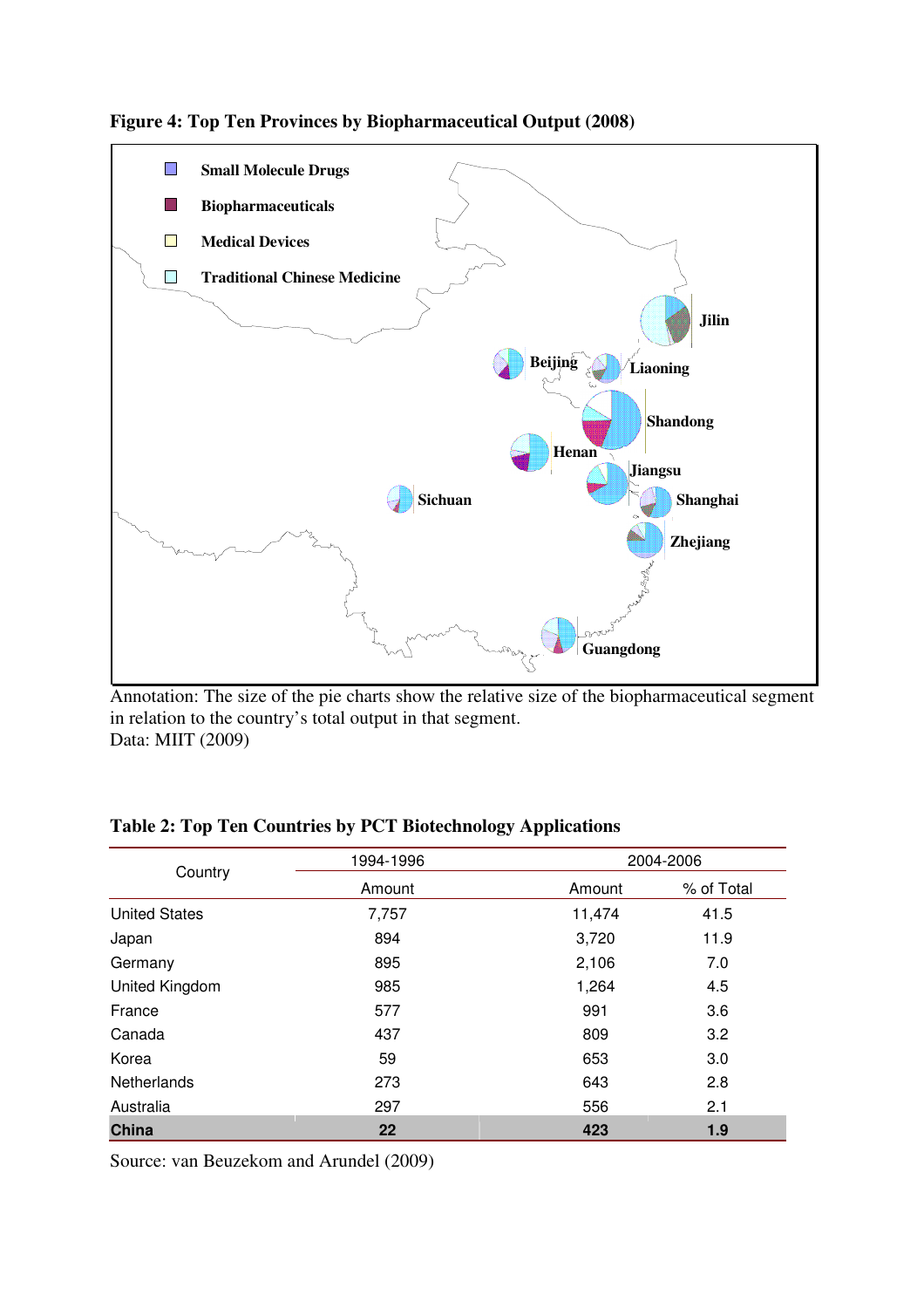

**Figure 5: China's Performance in Patens and Scientific Papers (1996-2006)** 

Annotation: Percent changes to the base year 1996 Source: Fraunhofer ISI

 $\overline{a}$ 

Application quantity, however, does not tell much about their quality. A look at the international patent classes (IPC), which figure prominently in Chinese patent applications, reveals that the largest share of applications pertains to genetic engineering for synthesizing proteins (C12N 15/00).<sup>6</sup> On the other hand, patenting with regard to antibodies (C07K 16/00) has only started in recent years. Some, however limited, patenting activity can be observed with regard to gene therapies (A61K 48/00). Besides genetic engineering, diagnostics tests – most importantly tests for nucleic acids (C12Q 1/68) to detect pathogens such as viruses (e.g., SARS, HIV) – is one of the most important fields of Chinese patenting activities. In general, diagnostics represent a less risky strategy to enter the biopharmaceutical segment than the development of new molecular entities (cp. Frew et al., 2008). The strong activity in this product category, sometimes referred to as "bread-and-butter" products (cp. Feldman et al., 2005), may reflect an immaturity of China's biopharmaceutical industry. Statistics show that China's biopharmaceutical enterprises are still of limited scale. Thus, it may make sense to innovate products that are less capital-intensive than the development of novel drugs.

<sup>&</sup>lt;sup>6</sup> This analysis rests on a tentative examination of a fraction of Chinese PCT applications contained in WIPO's PATENTSCOPE, backed by the analysis of applications at SIPO conducted by NDRC and CSBT (2008).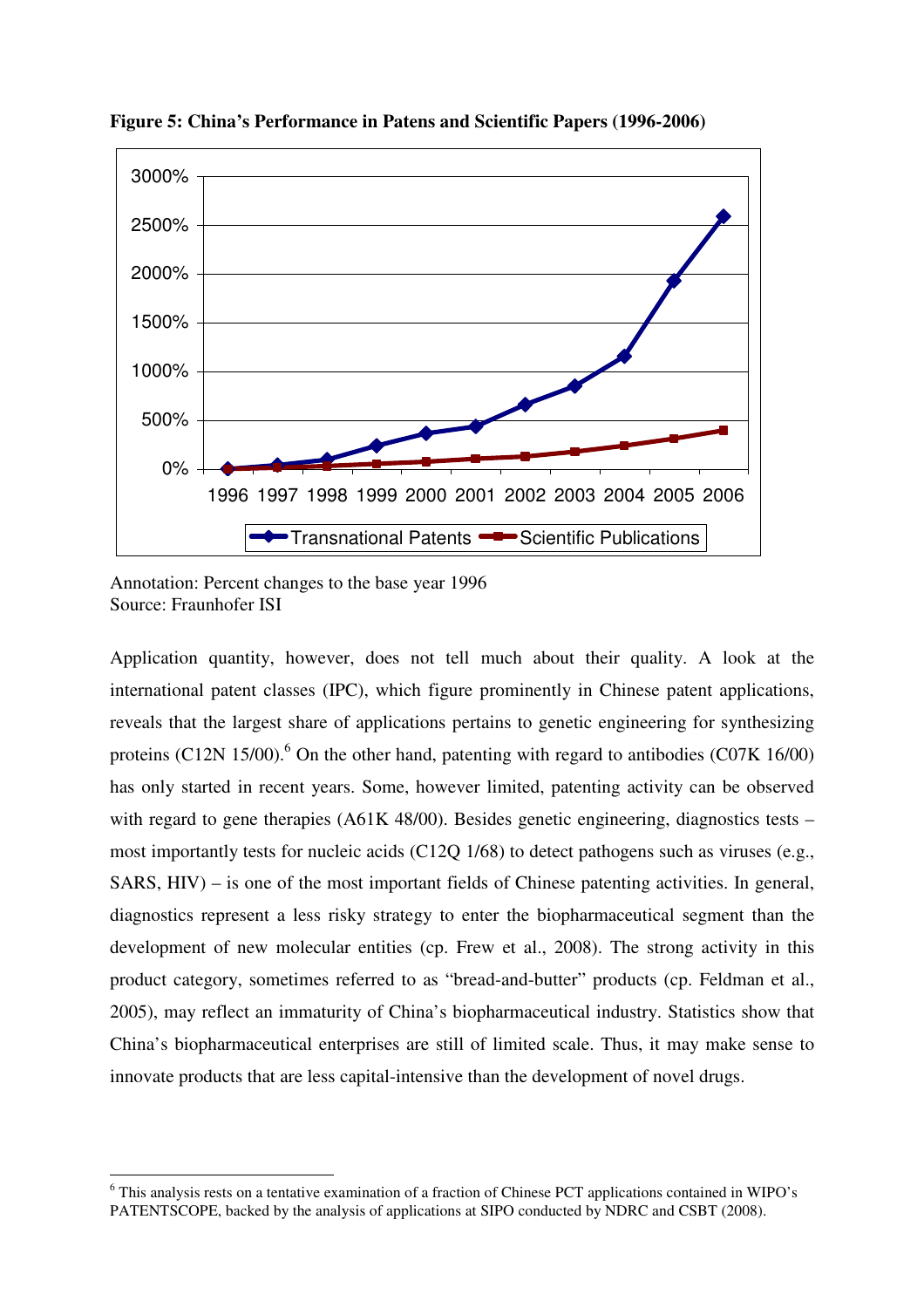# **Figure 6: Scientific Profile of China (2004-2006)**



Source: Frietsch (2008), Fraunhofer ISI

Scientific journal articles have increased strongly in recent years as well. This also includes research output in the fields of biology. However, as specialization indexes show (e.g., Figure 6), China is more specialized in materials research – nanotechnology in the wider sense – than in biological research. Frietsch (2008) contends that Chinese researchers already belong to the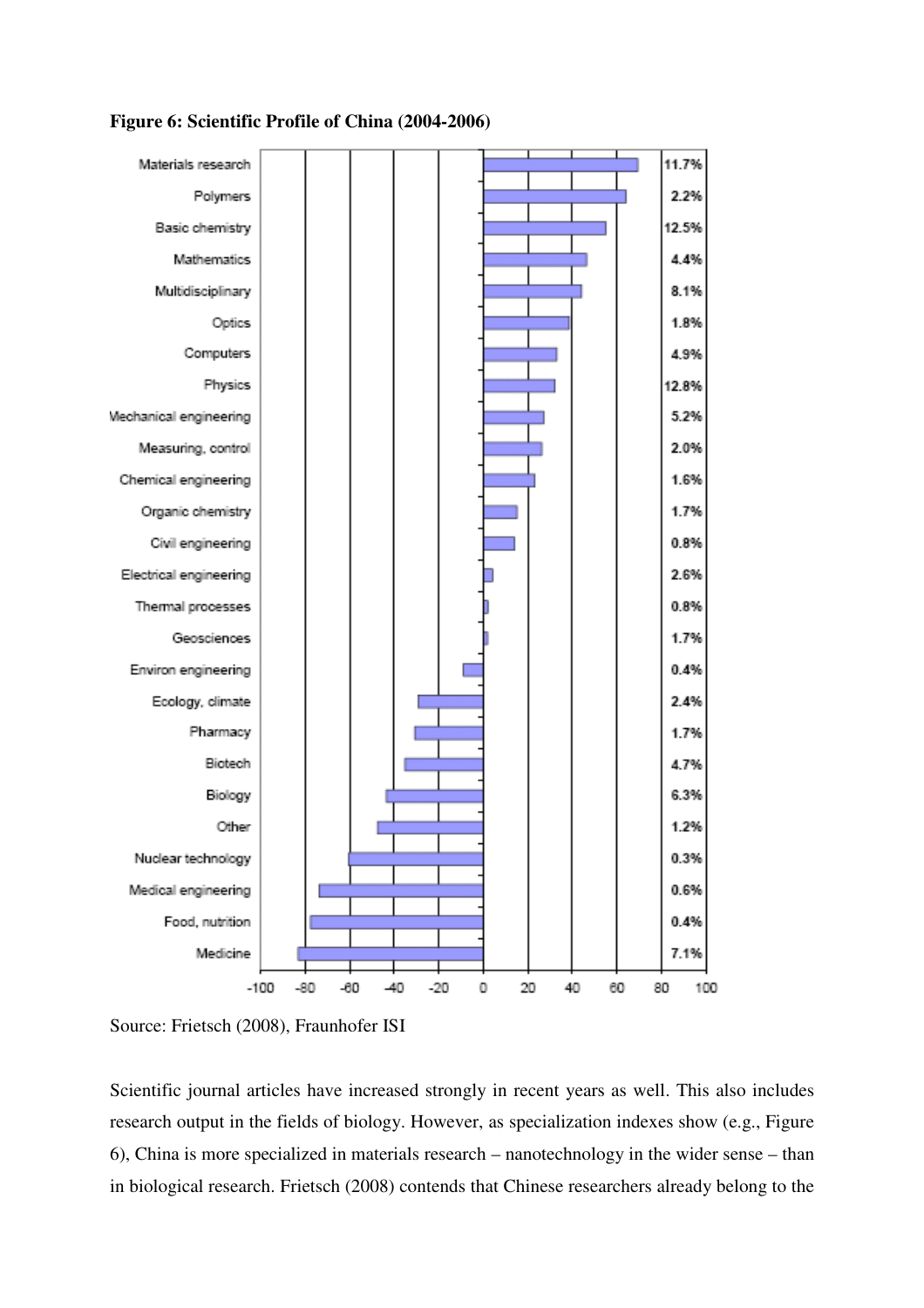world elite in materials and polymer research. In fact, it is expected that China is surpassing the USA as incumbent nanotechnology nation in the next years. Although China is negatively specialized in biological fields, Lenoir and Herron (2009) come to a surprising result in their text analysis of China's nanotechnology publications. By using citation analysis, text mining, mapping and data visualization techniques, they identify a recent surge in bionanotechnology papers, which are directly relevant to the pharmaceutical sector. Hence, it may be premature to conclude that Chinese science is weak with regard to issues of biotechnology. Rather, the nanotechnology papers work at the intersection of nanotechnology and biotechnology containing pharmaceutically relevant key words such as antibody and immunoassay.

#### *3.2 The National Dimension of China's Biopharmaceutical Segment*

The development of the biopharmaceutical segment is influenced by governmental intervention and initiatives at the national level. As has been mentioned above, the health biotechnology realm is considered in many countries as a very sensitive issue, since it directly involves the integrity of the human body and, more generally, the dignity of man. Of course, these propositions are implicitly containing ethical valuations, which may not be shared by all cultures alike. In general, Confucianism and Taoism – those religions practiced most widely in China – are mainly containing pragmatic codes of practice. In this sense, eminent Chinese researchers such as Jun Yu from the Beijing Institute of Genomics, CAS, find it not very surprising that stem cell research and therapeutic cloning have not provoked strong social resistance (Yu, 2007). The pragmatic attitude towards technological progress is mirrored in the field's regulation. China is one of the most liberal countries with regard to embryo research, although it has outlawed reproductive human (not animal) cloning. An important problem with regard to pragmatism is, however, that standards with regard to a right/wrong dichotomy are hard to establish and to defend. Combined with China's strong desire to catch up to the leading countries (see the quotation at the beginning of this contribution), it may seem to observers that ethical considerations are replaced by a strong growth imperative.

China has tried to refute such accusations and has entered into many international discourses in order to find proper codes of conduct (Yu, 2007). In turn, the sometimes conflicting objectives of economic growth and ethical conduct pertain to all countries alike. A major difference to other countries is, however, that existing regulation is difficult to implement. One of the key problems related to enforcement is the uneasy relationship between different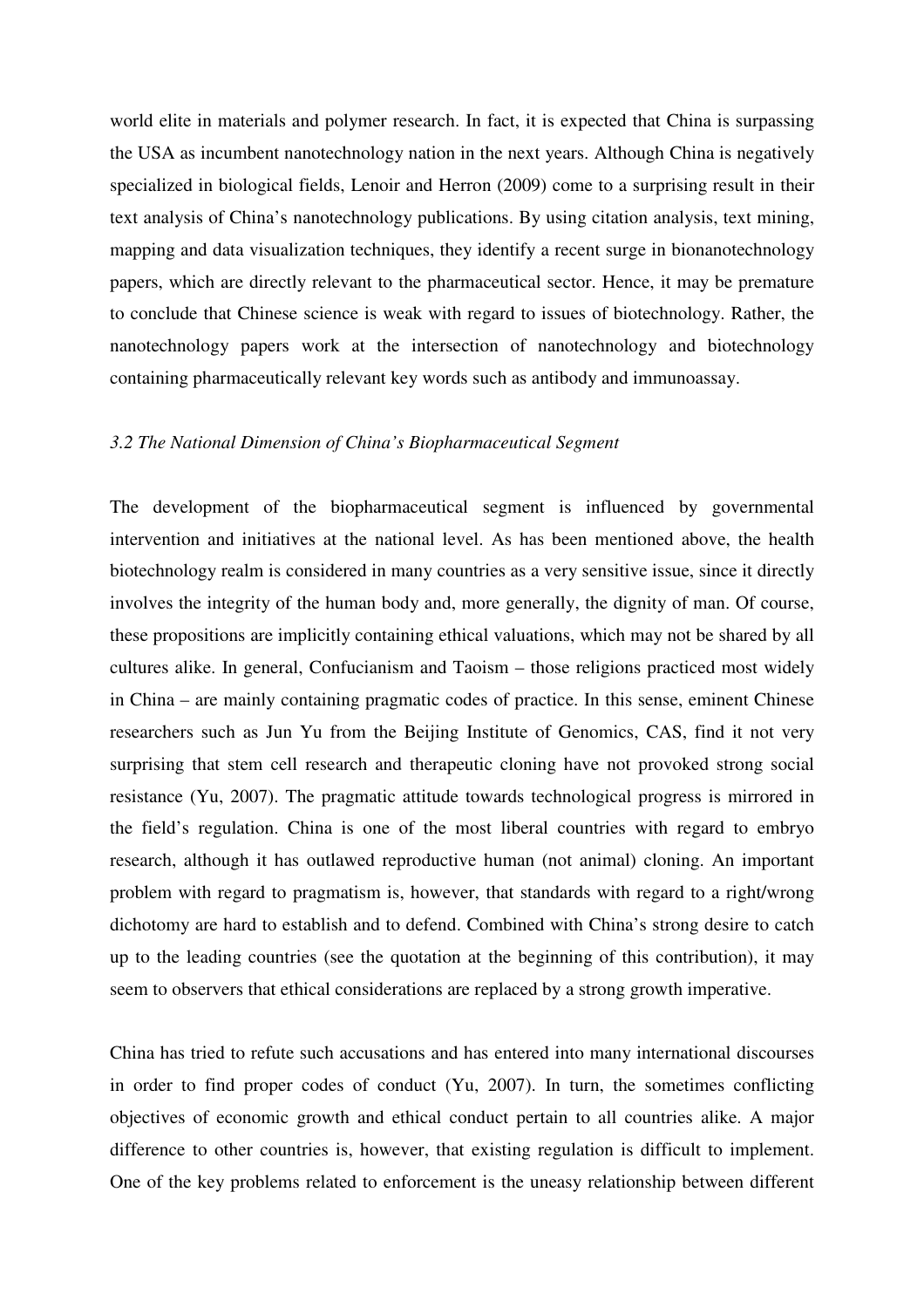regulatory authorities on the national and local level, which are more thoroughly addressed in the next section. Suffice to say at this point that earlier, most of the drugs were approved by local instead of central authorities. It was only in 2001, when the new Drug Administration Law centralized approval procedures. The establishment of the State Drug Administration in 1998, and – through merger – the State Food and Drug Administration (SFDA) in 2003, contributed to a significant centralization and modernization of China's regulatory oversight over the pharmaceutical industry (cp. Jia, 2007). However, the definition of "new drug" remains a very broad category. The high number of new drugs reported in the previous section is the outcome of such a loose definition. Some improvements have been made since 2005, when drugs were no longer considered to be new, if there were slight adaptations such as a change in dosage form or an improvement in production technique (Jia, 2007). Even more problematic is the wide-spread corruption, which has also plagued the health sector. In July 2007, Zheng Xiaoyu, the former head of the SFDA, was executed for taking bribes in return for approving drugs, while other senior officials were put to lengthy prison terms. Apparently, some of the drugs the SFDA approved during his tenure were later found to be inferior, even resulting in some fatalities (BMI, 2008).

The regulatory problems have put some doubt on the quality of China's marketed drugs, as the corruption scandal and the high number of drugs taken over from local regulatory authorities cast a cloud even on the more innovative drugs approved by the SFDA. In 2003, China granted permission to the marketing of the first gene therapy product worldwide, Shenzhen SiBiono GeneTech's Gendicine. The recombinant adenovirus was actually developed and clinically tested in the United States, but was not granted approval there.<sup>7</sup> Gendicine is a modified version, so that the rejection does not necessarily allow conclusions to be drawn on the effectiveness of the modified version. However, the opacity of the approval process directed towards a fast-track review and the paucity of information on clinical trials have rendered observers wary of the claims of company and regulator (Krimsky, 2005). China's approval process is basically taken over from the United States and includes the stages mentioned above. Besides, a fast-track review system is in place to quickly bring to market treatments for diseases such as HIV and (advanced) cancer. All of the more contested

 $\overline{a}$ 

<sup>&</sup>lt;sup>7</sup> The same applies to the other gene therapy products approved in China. Shanghai Sunway Biotech's H101 is essentially a copy of a drug developed and abandoned by Onyx Pharmaceuticals (Hu et al., 2006). Shandong Simcere Medgenn Bio-pharmaceutical's Endostar is a modified version of EntreMed's Endostatin, the clinical trials of which were also abandoned (Jia, 2007).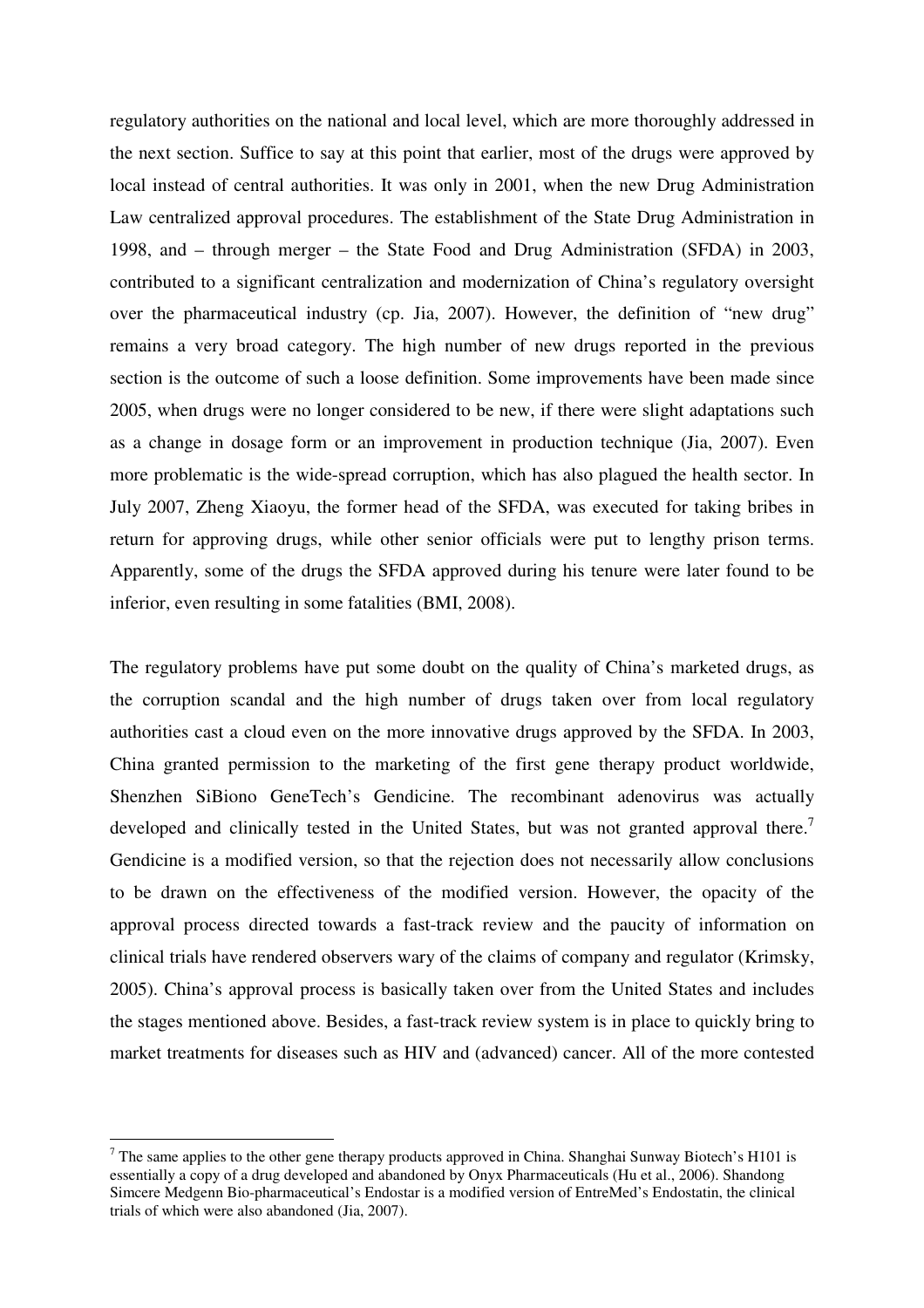drugs have been allowed to take the fast track, which includes a far smaller amount of trials with human subjects (cp. Hu et al., 2006; Krimsky, 2005).

Problems with regulation also extends to China's intellectual property rights (IPR) regime. Initially, China viewed the enforcement of IPR in strictly developmental terms (Potter, 2001). This perspective basically meant that quick knowledge diffusion (including foreign knowledge) was given priority over appropriability. As a consequence, the evolution of the regime was mainly driven by the attempt of China's policymakers to accommodate demands from countries regarded as most important with regard to trade and foreign direct investment. This applies most pronouncedly to the pharmaceutical sector, which was only included in the patent law in 1992 at the demands from the United States. Apparently, the initial rationale has however given way to a new logic, which emphasizes appropriability as a means to provide sufficient incentives for conducting R&D, especially in the high-tech industries including the biopharmaceutical industry. Since the turn of the century, Chinese policymakers have initiated several changes in the regime to incentivize firms to step up their R&D activities. These initiatives include tax incentives, financial support for the application of international patents etc. (Kroll et al., 2010). Moreover, the recent third revision of the patent lay, which went into effect in October 2009, has raised the penalties for patent infringements and clarified several inconsistencies in order to improve law enforcement (cf. Cheng, 2009).

High-powered incentives have been applied as well to the science system comprising research universities and public research institutes. In the past years, pay schemes have been changed to include variable remunerations based on published papers and third-party funds. However, since evaluation and assessment systems are still immature, this has led to difficulties, which resemble those mentioned above. A number of misconduct cases have startled Chinese policymakers and the scientific community (Hao, 2006). While most of the papers in the recent publication spurt are innovative, a number of researchers were accused of copying or fabricating data. Moreover, grants were given to well-connected researchers, since government funds for research projects are often not distributed on a peer-review, competitive basis.<sup>8</sup> As it appears, funds are thus often given on an ad hoc basis from high-level politicians. These issues are all the more problematic as a few government programmes account for the lion's share of government spending on innovation. One of the programmes, the National High-tech R&D Programme (863 Programme) targets the high technologies that also figure

 $\overline{a}$ 

<sup>&</sup>lt;sup>8</sup> Peer-review procedures are however used with funds managed by the Natural Science Foundation of China (NSFC). These funds still account for a small share of overall appropriations for R&D.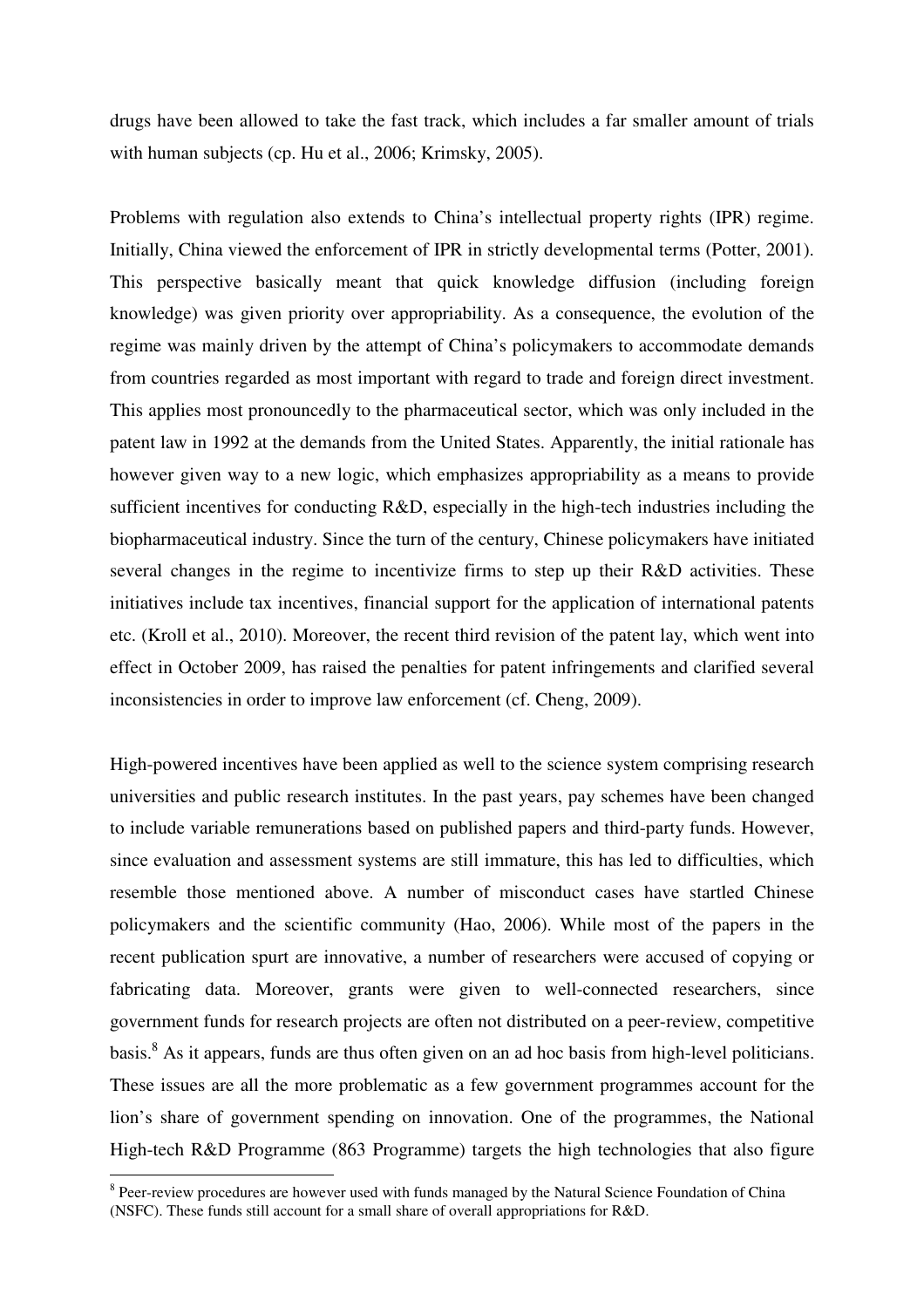prominently in the 15-Year Plan. The Basic Research Programme (973 Programme), in turn, was initiated to improve basic research. Apparently, the fields of research outlined in the 15- Year Plan particularly considered in the review process. This, in turn, implies that a large share of the programme funds will be spent on the development and implementation of biotechnological knowledge.

#### *3.3 The Regional Dimension*

In the social sciences literature on China, China's political system has been often referred to as a quasi-federalist system (e.g., Montinola et al., 1995). Two decentralization phases during the pre-reform era (the Great Leap and the Cultural Revolution) effected a devolution of responsibilities over the local economies to lower-level governments. The fiscal reform of the early 1980s reinforced this tendency by assigning primary responsibility for revenue and expenditure to local governments (Whiting, 2001). In this sense, the local state capacity discussed above is rather high in China's case. Local governments have their own fiscal income and can spend their revenue rather autonomously. Originally, even regulatory authority was devolved to the local level. But due to several problems already mentioned in the previous section, most of this authority has been recentralized in the late 1990s (Mertha, 2005). The recentralization has however not led to a decline in the capacity to conduct industrial policy. Due to the local state capacity, distinct local varieties have evolved (cp. Krug and Hendrischke, 2008), although institutional competition has caused some isomorphic change.

Local varieties distinguish themselves especially through local government strategy and social capital. Some of the governments – in particular those with rather small budgets at the begin of the reform era – have adopted a rather hands-off approach. This has not consistently produced positive results, because not everywhere appropriate social conditions prevailed. In local communities with a high density of personal networks, however, small enterprise clusters have evolved, which feature vibrant local markets supported by trust relationships (e.g., Walcott, 2007). Due to the nature of capital markets, which are usually based on relationship lending between private individuals, the clusters are usually in less capitalintensive industries. Moreover, as most of the clusters are located in rural regions, the education level of the workers and entrepreneurs is rather low. As a consequence, entry is mostly in low-tech industries. However, possibilities to upgrade exist, as even in low-tech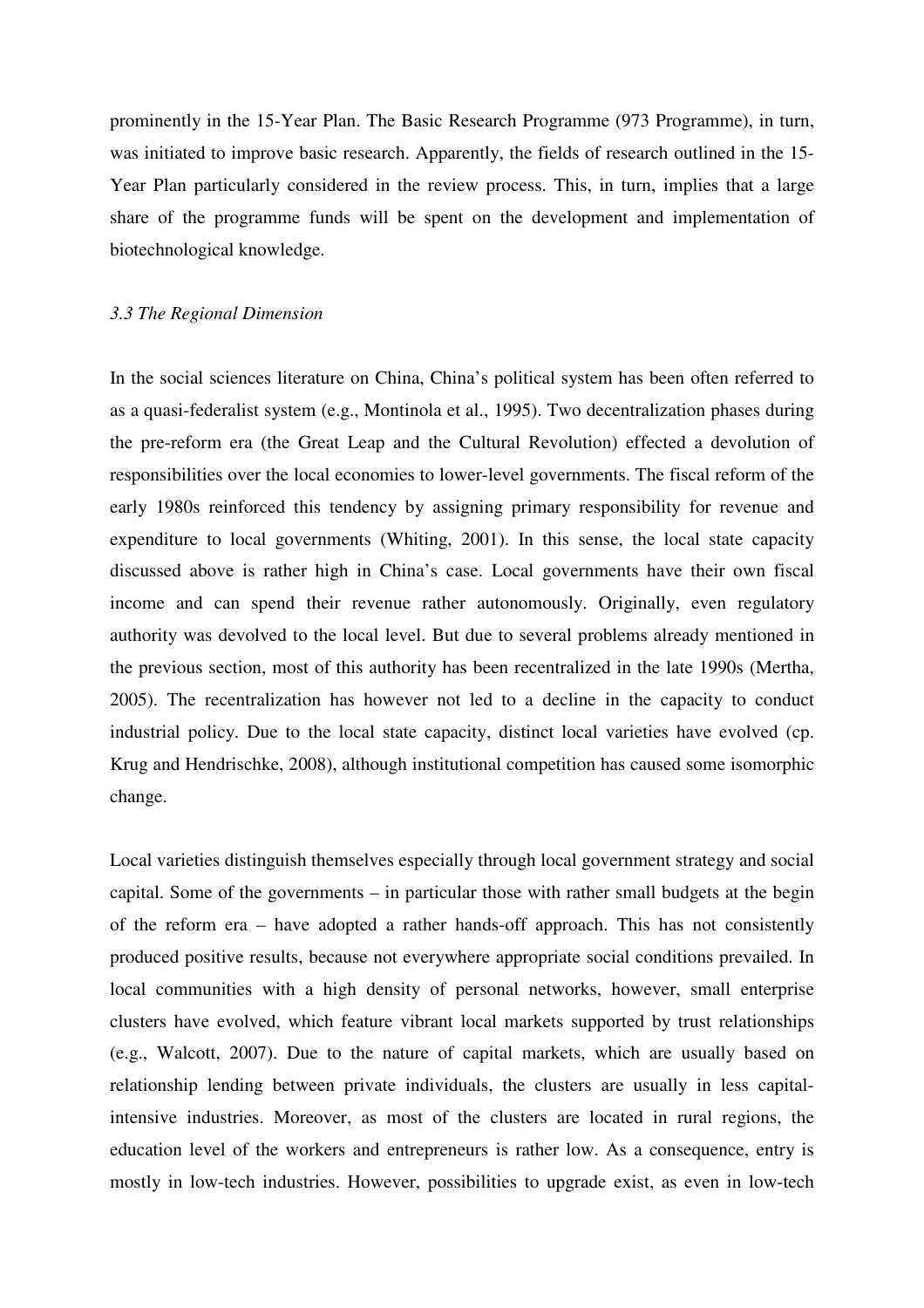industries innovation is remunerated with higher profits. Some of the clusters are also interesting with regard to the biopharmaceutical industry. For example, from the TCM cluster in Tonghua (Jilin province), a few enterprises – most notably, Tonghua Dongbao and Tonghua Yujin – emerged, which have been evaluated as important protein therapeutic products manufacturers (e.g., BioPlan, 2008).

Other regions with a higher number of biopharmaceutical enterprises and start-ups share however more similarities with the "new economy"-type agglomerations. In their case, emergent firms are mostly spin-offs from local universities and public research institutes. Unsurprisingly, these agglomerations are mainly concentrated in cities with a sound academic infrastructure, which provides the number of skilled workers required to start production in technology-intensive sectors such as biopharmaceuticals. Academic spin-offs are a major constituting element of clusters in Beijing and Shanghai, but also in other secondary cities with decent research facilities, e.g. Hangzhou (Zhejiang province) or Chengdu (Sichuan province). Entrepreneurship in these cities was initially the unexpected outcome of a policy introduced in the mid-1980s. Accordingly, budget appropriations for public research institutes were cut in order to forge science-industry linkages. But for several reasons – including weak IPR and limited interest by the predominant state-owned enterprises – the research institutes eventually opted to venture into business themselves (Eun et al., 2006). Several researchers seized the opportunity, as their income was rather modest at that time (cp. Zhou, 2008). The success of entrepreneurial ventures, in turn, served as a model for further entrepreneurship. In fact, the observation of opportunities has increasingly attracted Chinese professionals, who have stayed in leading countries, in particular the United States, for extended periods of time to pursue advanced studies or work at major enterprises. Returned students – so-called "sea turtles – are an important force in the development of China's biopharmaceutical industry (Frew et al., 2008).

Local governments have supported the new ventures very early on. One of the foremost initiatives is the Torch Programme launched by the Central government in 1988, which consists of the establishment of science parks. Gradually, specialized industrial bases were added. For the present contribution, the biotechnology industrial bases established since the early 2000s are of particular importance. Until 2007, 12 such bases were founded (Table 3),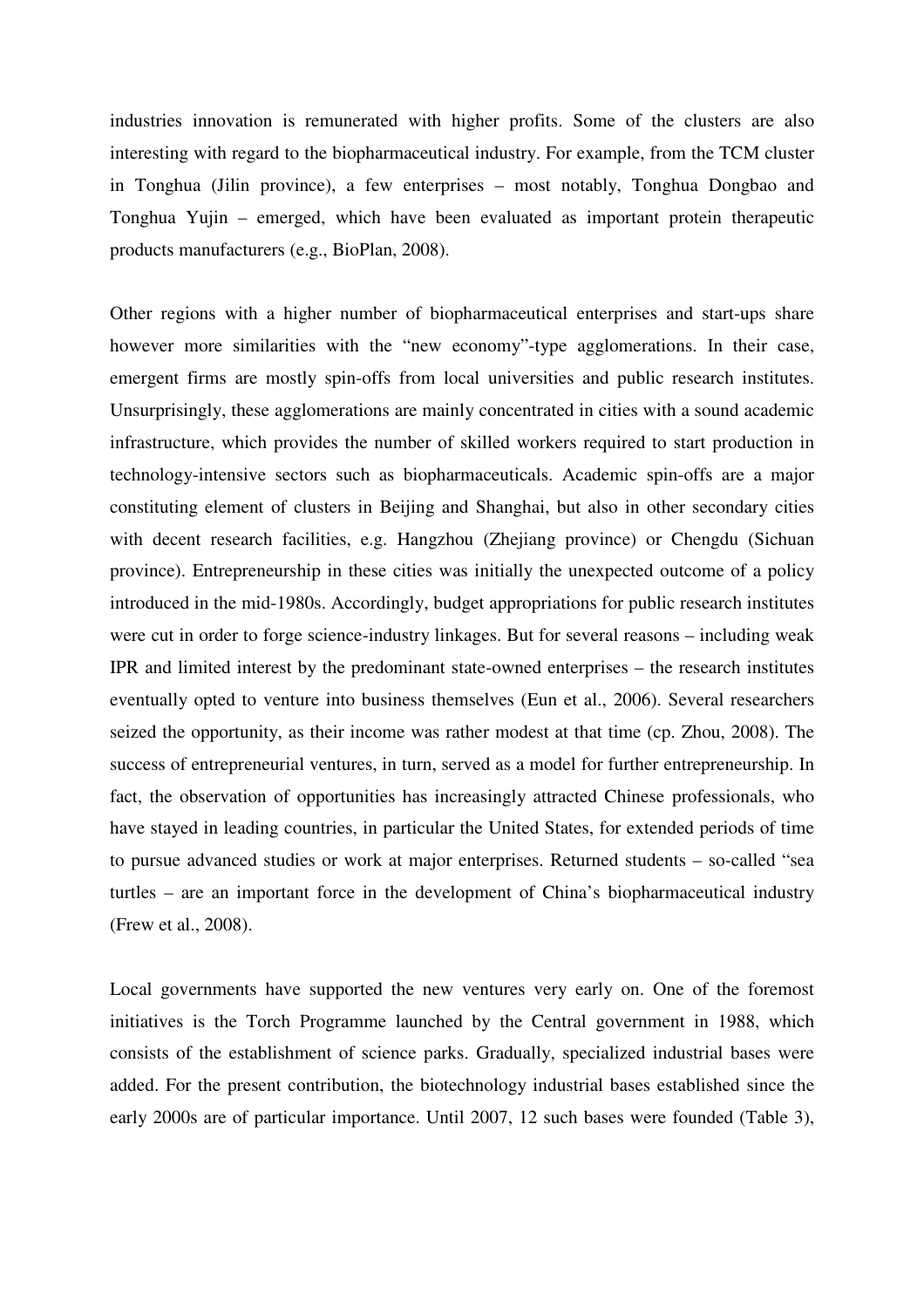but recently ten further parks were added.<sup>9</sup> Although the Central government is responsible for the initiation of the programme, it is local governments, which have taken over the sponsorship and management of the parks. The involvement of the local governments has its strengths and weaknesses. On the positive side, local governments have been particularly eager to support these parks, as the development of high-tech sectors can be expected to yield higher tax revenue in the future. However, this expectation has led to a strong lobbying by the local governments to open their own parks. The 22 parks established so far are scattered around the whole country. Increasingly, local governments compete against each other for resident enterprises.

| City                  | <b>Gross Output Value</b><br>(Bn. Yuan) | <b>Profit</b><br>(Bn. Yuan) | <b>Enterprises</b> |
|-----------------------|-----------------------------------------|-----------------------------|--------------------|
| Beijing               | 19.2                                    | 2.8                         | 200                |
| Shijiazhuang (Hebei)  | 28.0                                    | 1.6                         | 270                |
| Changchun (Jilin)     | 21.6                                    | 1.6                         | 175                |
| Shanghai              | 29.3                                    | 2.7                         | 370                |
| Guangzhou (Guangdong) | 22.5                                    | 4.7                         | 350                |
| Wuhan (Hubei)         | 22.0                                    | 3.3                         | 328                |
| Changsha (Hunan)      | 24.2                                    | 2.6                         | 310                |
| Chengdu (Sichuan)     | 35.1                                    | 3.7                         | 500                |
| Chongqing             | 22.6                                    | 1.9                         | 513                |
| Kunming (Yunnan)      | 4.3                                     | 0.4                         | 155                |
| Qingdao (Shandong)    | 7.3                                     | 1.2                         | 182                |
| Shenzhen (Guangdong)  | 26.6                                    | 2.3                         | 752                |

**Table 3: China's Biotechnology Industrial Bases (2007)** 

Source: NDRC and CSBT (2008)

 $\overline{a}$ 

The nature of China's capital markets is a decisive variable in this competition for development chances. While China can be characterized as a rather bank-based system, the major (state-owned) banks are mainly serving established state-owned enterprises. Starved for capital, technology-intensive enterprises in the biopharmaceutical industry have developed several strategies to cope with their situation. One of the strategies is to enter the industry with less capital-intensive products, e.g. diagnostics tests. Moreover, some of the enterprises are

<sup>&</sup>lt;sup>9</sup> The other bases are located in Xi'an (Shaanxi province), Tianjin, Taizhou (Jiangsu province), Tonghua (Jilin province), Dezhou (Shandong province), Zhengzhou (Henan province), Nanning (Guangxi province), Harbin (Heilongjiang province), Hangzhou (Zhejiang province), and Nanchang (Jiangxi province).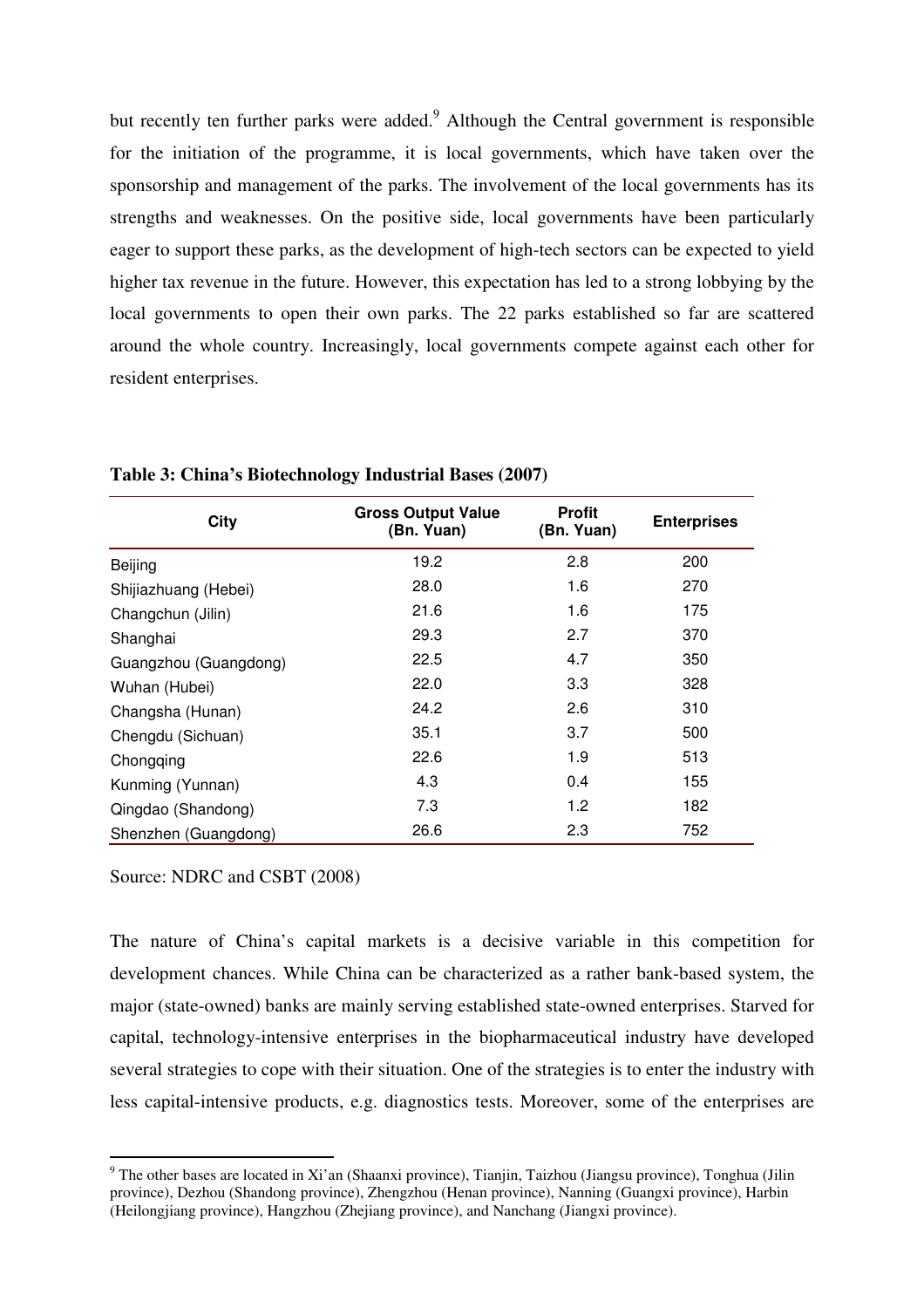producing other commodities to finance the development of their core products. For example, Shanghai GENON Bio-engineering sells animal protein products (Frew et al., 2008; author's own interview in February 2010). Even if they do so, they still need to secure financial capital. Local governments are an important source of capital. The strong involvement of local governments in venture financing is one of the idiosyncrasies of China's system (cp. White et al., 2005). But this feature has important implications for China's geography of innovation. In a sense, local government finance may have caused a de-clustering of China's biopharmaceutical industry. In their search for sources of finance, domestic companies have sought the help of several governments. As a consequence, many companies – despite their rather small size – have turned into multi-regional companies, which have manufacturing bases at sites other than their headquarters. Moreover, several academic spin-offs are not established at the location of the academic organization, but rather at the place of the investor, often a local government (Conlé and Taube, 2010).

## **4 Conclusion**

China's biopharmaceutical sector has rapidly increased in size. So far, much of this growth is due to biogenerics, which are simple to produce owing to mature production processes. However, scientific output indicators also show a strong increase hinting at a rise in innovative capacity. Most of the patenting activity occurring in China comes from universities and public research institutes but biotech enterprises account for a gradually increasing share of patents. China's academic organizations, most of all twenty to thirty research universities and the research institutes of CAS, appear to be well-suited to support the development of science-based industry, including the pharmaceutical sector. While China seems to have a negative scientific specialization in biological fields, text analyses show that nanotechnology papers – China's strongest field – actually contain a rising number of papers belonging to the emerging field of nanobiotechnology.

Scientific output appears to be encouraging, but by analysis of other dimensions relevant for the development and use of biotechnology, bottlenecks to China's further development can be identified. Whereas a part of China's academia is at or close to the scientific frontier, commercialization of knowledge is impeded by several constraints in the national and regional domains. Most of the finest companies are start-ups involving domestic research staff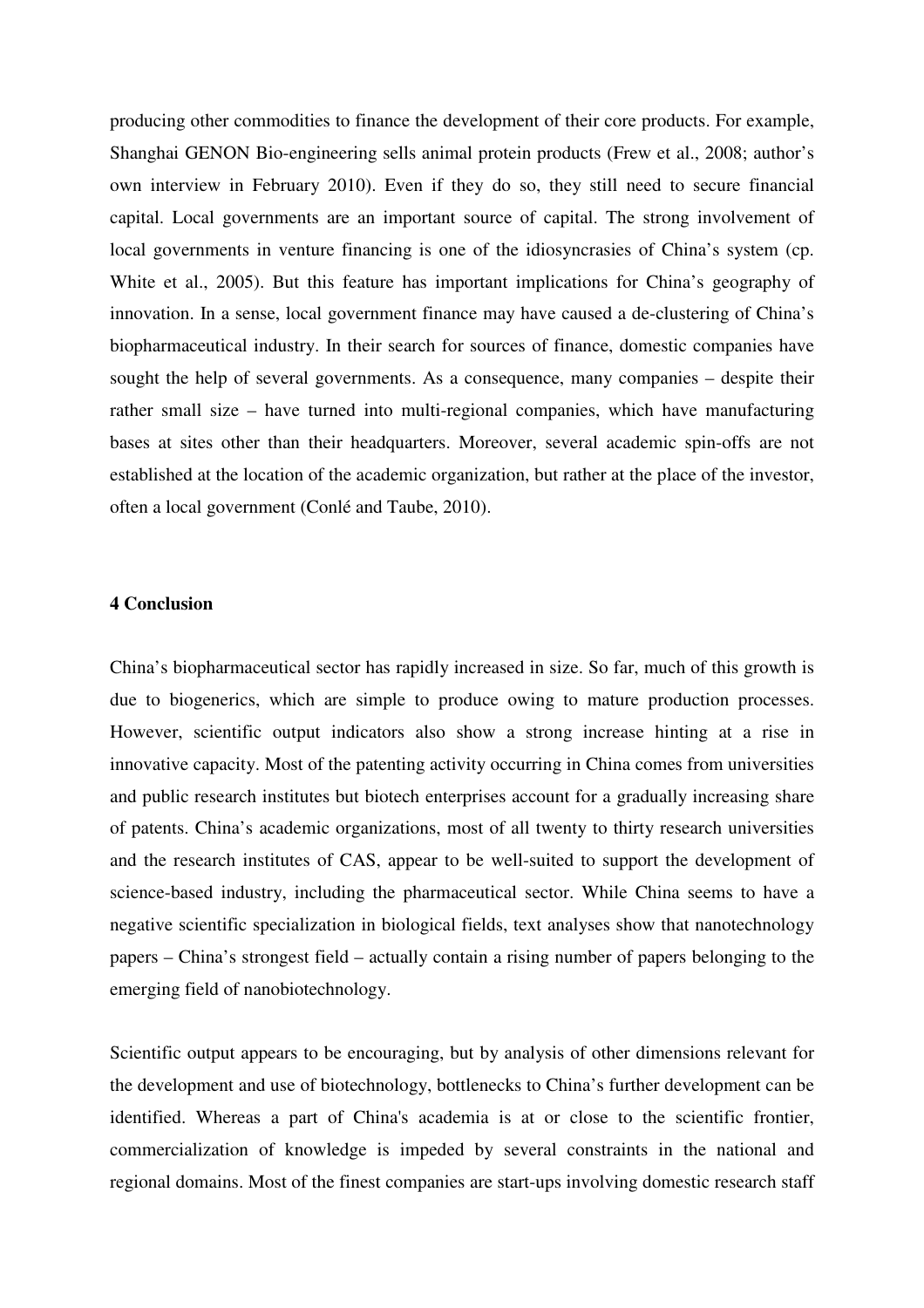or "returned students", which are not burdened by the same organizational evolution as China's large state-owned pharmaceutical companies. But their development is constrained by deficiencies in regulation and capital market structure. The first of the problems concerns the payoffs for innovation. So far, the regulatory environment rewards "me too" drugs, which outcompete alternative products in a fierce price competition. Recently however, the Chinese government has attempted to counteract by improving the patent system and introducing incentives for innovations through government procurement. But since the problems are not confined to a sector but to the whole (national) domain, the limited range of interventions may not produce the desired results. On the other hand, China's capital market is geared towards the financing of traditional state-owned enterprises. Although the Chinese government has also rendered great efforts to introduce an adequate venture finance system – e.g., in October 2009 ChiNext was opened as China's first Nasdaq-like growth board – it may not yet be enough to support this new capital-intensive industry. Moreover, the involvement of local governments in venture financing can be viewed as a transitional means to improve the situation. Yet, the local government's intervention appears to have the effect of de-clustering China's pharmaceutical industry. It remains to be seen whether the regional extension of the industry is supportive enough of knowledge exchange and innovation.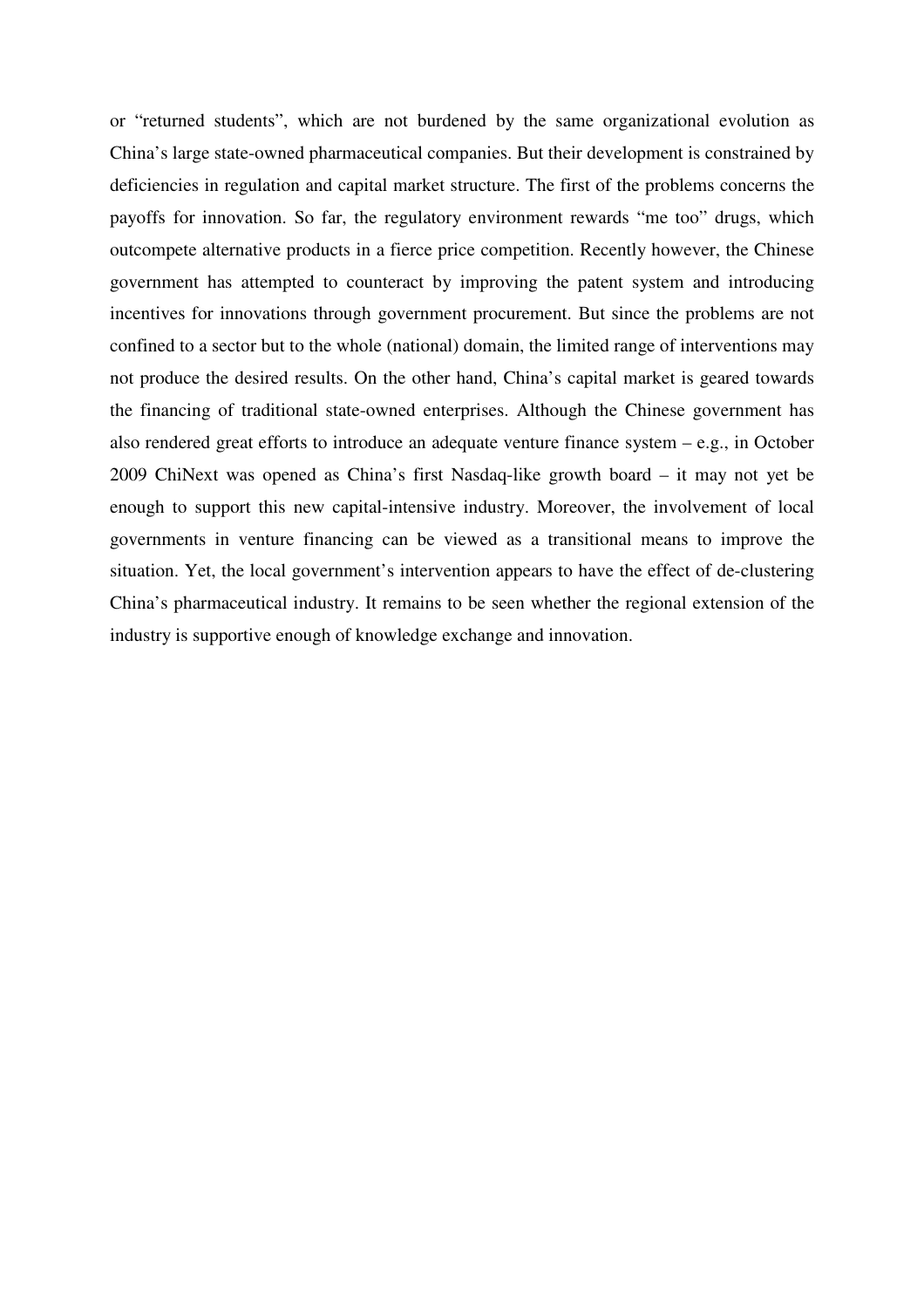# **Literature**

Asheim, B. T. and Gertler, M. S. (2005), 'The Geography of Innovation: Regional Innovation Systems', Fagerberg, J., Mowery, D. C., and .Nelson, R. R (Eds.), *The Oxford Handbook of Innovation*, Oxford University Press, Oxford, pp. 291-317.

BioPlan (Ed.) (2008), *Directory of Top 60 Biopharmaceutical Manufacturers in China*, March 2008, BioPlan Associates, Rockville, MD.

Boschma, R. A. (2005), "Proximity and Innovation: A Critical Assessment", *Regional Studies*, Vol. 39, No. 1, pp. 61-74.

BMI (Business Monitor International) (2008), *China Pharmaceuticals & Health Care Report Q4 2008*, London.

Breschi, S. and Lissoni, F. (2001), "Knowledge Spillovers and Local Innovation Systems: A Critical Survey", *Industrial and Corporate Change*, Vol. 10, No. 4, pp. 975-1005.

Carlsson, B. (Ed.) (1997), *Technological Systems and Industrial Dynamics*, Kluwer Academic Publishers, Boston et al.

Carlsson, B., Jacobsson, S., Holmen, M., Rickne, A. (2002), 'Innovation systems: analytical and methodological issues', *Research Policy*, Vol. 31, pp. 233-245.

CBO (Congress of the United States, Congressional Budget Office) (2006), Research and Development in the Pharmaceutical Industry, A CBO Study, October 2006, available at: http://www.cbo.gov/ftpdocs/76xx/doc7615/10-02-DrugR-D.pdf (accessed 1 June 2010).

Chen, Z., Wang, H.-G., Wen, Z.-J., and Wang, Y. (2007), "Life sciences and biotechnology in China", *Philosophical Transactions of the Royal Society*, Vol. 362, pp. 947-957.

Cheng, W. (2009), 'Third Revision of Patent Law in China, Intellectual Property watch', available at: http://www.ip-watch.org/weblog/2009/09/08/third-revision-of-patent-law-inchina (accessed 10 March 2010).

Cohen, W. M. and Levinthal, D. A. (1990), "Absorptive Capacity: A New Perspective on Learning and Innovation", *Administrative Science Quarterly*, Vol. 35, No. 1, pp. 128-152.

Conlé, M. and Taube, M. (2010), 'Anatomy of Cluster Development in China: The case of health biotech clusters', Paper prepared for the International Workshop on "Transnational Corporations, Knowledge and Networks in China's Regional Economy, Giessen, June 21-23, 2010.

Conlé, M. and Taube, M. (forthcoming), 'Regional Specialization in China's Biopharmaceutical Industry', Chinese Management Studies.

Cooke, P. (2001), "Regional Innovation Systems, Clusters, and the Knowledge Economy", *Industrial and Corporate Change*, Vol. 10, No. 4, pp. 945-974.

Cooke, P., Uranga, M. G., and Etxebarria, G. (1997), "Regional Innovation Systems: Institutional and organizational dimensions", *Research Policy*, Vol. 26, pp. 475-491.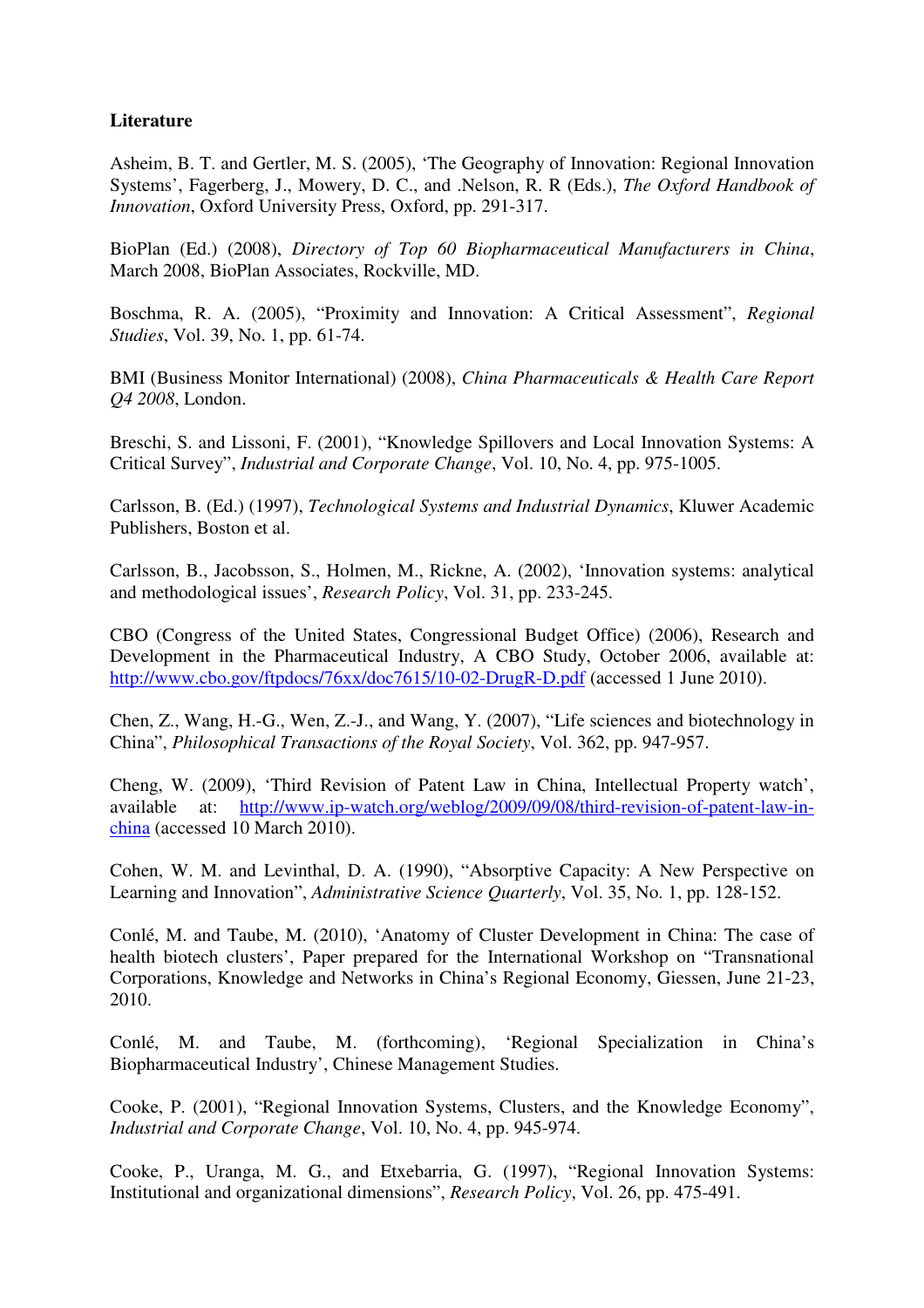Eun, J.-H., Lee, K., and Wu, G. (2006): 'Explaining the "University-run enterprises" in China: A theoretical framework for university-industry relationship in developing countries and its application to China', *Research Policy*, Vol. 35, pp. 1329-1346.

Feldman, M. P., Francis, J., and Bercovitz, J. (2005), "Creating a Cluster While Building a Firm: Entrepreneurs and the Formation of Industrial Clusters", *Regional Studies*, Vol. 39, No. 1, pp. 129-141.

Freeman, C. (1995), The 'National System of Innovation' in historical perspective", *Cambridge Journal of Economics*, Vol. 19, pp. 5-24.

Frew, S. E., Sammut, S. M., Shore, A. F., Ramjist, J. K., Al-Bader, S., Rezaie, R., Daar, A. S., and Singer, P. A. (2008), "Chinese health biotech and the billion-patient market", *Nature Biotechnology*, Vol. 26, No. 1, pp. 37-53.

Frietsch, R. (2008), 'Scientific and Technological Competitiveness of the Selected Countries', Fraunhofer Institute Systems and Innovation Research, German Institute of Global and Area Studies, Georgia Tech Program in Science, Technology and Innovation Policy (Eds.), *New Challenges for Germany in the Innovation Competition*, Final Report, available at: http://isi.fraunhofer.de/isi/publ/download/isi08b27/New-Challenges-for-Germany-in-the-Innovation-Competition.pdf?pathAlias=/publ/downloads/isi08b27/New-Challenges-for-Germany-in-the-Innovation-Competition.pdf.

Granovetter, M. (2005), 'The Impact of Social Structure on Economic Outcomes', *Journal of Economic Perspectives*, Vol. 19, No. 1, pp. 33-50.

Hall, P. A. and Soskice, D. (Eds.) (2001), *Varieties of Capitalism: The Institutional Foundations of Comparative Advantage*, Oxford University Press, Oxford and New York.

Hao, X. (2006), 'Scandals Shake Chinese Science', *Science*, Vol. 312 (9 June 2006), pp. 1464-1466.

Hu, X., Ma, Q., and Zhang, S. (2006), "Biopharmaceuticals in China", *Biotechnology Journal*, Vol. 1, pp. 1215-1224.

Jia, H. (2007), 'China syndrome – a regulatory framework in meltdown?, *Nature Biotechnology*, Vol. 25, No. 8, pp. 835-837.

Krimsky, S. (2005), "China's Gene Therapy Drug: Do Shenzhen SiBiono Gen-Tech's Claims Hold Up?", *GeneWatch*, November-December 2005, pp. 10-13.

Kroll, H., Conlé, M., and Schüller, M. (2010), "China: Innovation System and Innovation Policy", Frietsch, R. and Schüller, M. (Eds.), *Competing for Global Innovation Leadership: Systems and Policies in the USA, EU and Asia*, Fraunhofer, Stuttgart.

Krugman, P. (1991), *Geography and Trade*, MIT Press, Cambridge, M.A.

Lenoir, T. and Herron, P. (2009), 'Tracking the Current Rise of Chinese Pharmaceutical Bionanotechnology', *Journal of Biomedical Discovery and Collaboration*, Vol. 4, No. 8.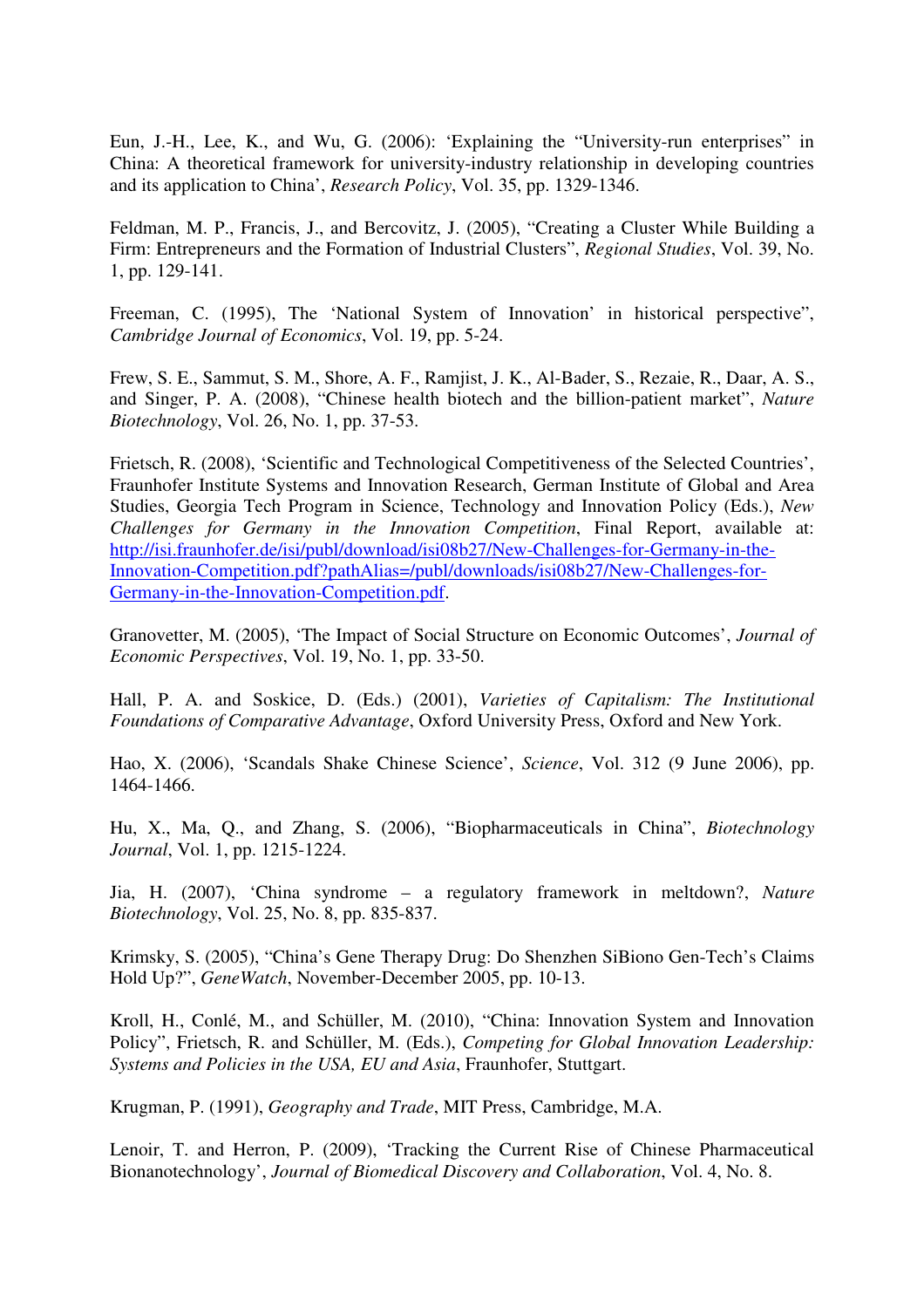Lundvall, B.-A. (2007), "National Innovation Systems – Analytical Concept and Development Tool", *Industry and Innovation*, Vol. 14, No. 1, pp. 95-119.

Malerba, F. (2005): "Sectoral Systems: How and Why Innovation Differs across Sectors", Fagerberg, J., Mowery, D. C., and .Nelson, R. R (Eds.), *The Oxford Handbook of Innovation*, Oxford University Press, Oxford, pp. 380-406.

Mertha, A.C. (2005) 'China's "soft" centralization: shifting tiao/kuai authority relations', *China Quarterly*, 184: 791-810.

MIIT (Ministry of Industry & Information Technology) (Ed.) (2009), *2008 Zhongguo yiyao tongji nianbao* [Annual Statistical Report on Pharmaceuticals in China], Publisher and place of publication not stated.

Montinola, G., Qian, Y. and Weingast, B. (1995) 'Federalism, Chinese style: the political basis for economic success in China', *World Politics*, 48(1): 50-81.

Mowery, D. C. and Sampat, B. N. (2005), 'Universities in National Innovation Systems', Fagerberg, J., Mowery, D. C., and .Nelson, R. R (Eds.), *The Oxford Handbook of Innovation*, Oxford University Press, Oxford, pp. 209-239.

NDRC (National Development and Reform Commission) and CSBT (Chinese Society of Biotechnology) (Eds.) (2008), *Zhongguo shengwu chanye fazhan baogao 2007* [Annual Report on Bioindustry in China 2007], Huxue gongye chubanshe, Beijing.

Nelson, R. R. (Ed.) (1993), *National Innovation Systems : A Comparative Analysis*, Oxford University Press, Oxford et al.

Niosi, J. and Reid, S.E. (2007): "Biotechnology and Nanotechnology: Science-based Enabling Technologies as Windows of Opportunity for LDCs", *World Development*, Vol. 35, No. 3, pp. 426-438.

North, D. C. (2005), *Understanding the Process of Economic Change*, Princeton University Press, Princeton.

Pisano, G. P. (2006), *Science Business: The Promise, the Reality, and the Future of Biotech*, Harvard Business School Press, Boston.

Porter, M. E. (1998), "Clusters and the New Economics of Competition", *Harvard Business Review*, November-December 1998, pp. 7790.

Potter, P. (2001) *The Chinese legal system: globalization and local legal culture*, London and New York: Routledge.

Shen, J. S. (2008), "China's Rising Importance in Pharmaceuticals", *China Business Review*, May-June 2008, pp. 20-23.

van Beuzekom, B. and Arundel, A. (2009), *OECD Biotechnology Statistics 2009*, OECD, Paris.